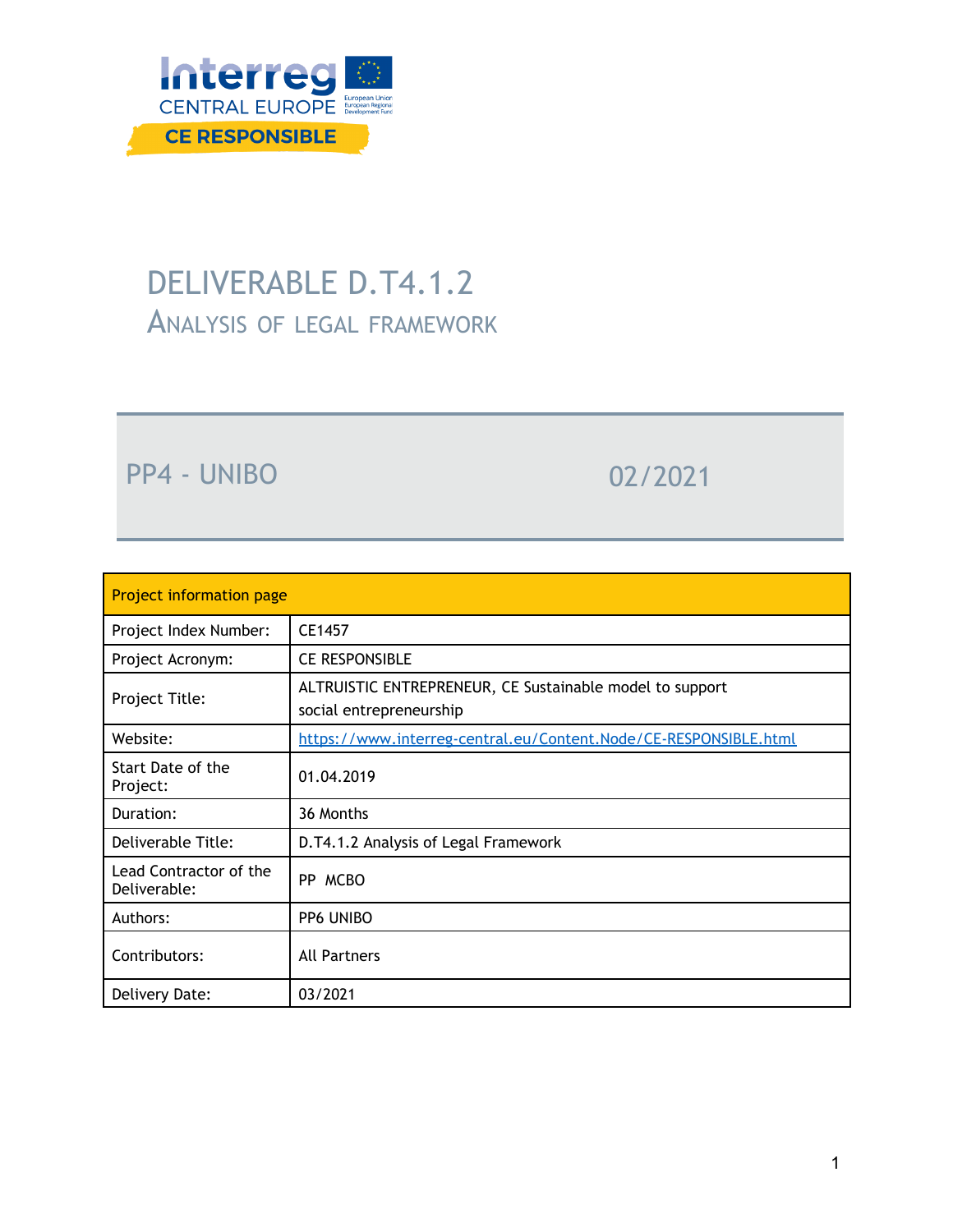

# TABLE OF CONTENT

Executive Summary

1.Methodological approach

2.SOCIAL ENTERPRISE LEGISLATION AND DEFINITION AT EU AND NATIONAL LEVEL

- 2.1 What is a social enterprise in the EU legislation?
- 2.2 National definition of SE
- 3.EUROPEAN LEGAL FRAMEWORK AND NATIONAL FRAMEWORK: A GENERAL OVERVIEW
	- 3.1 Legal forms at national level: a country-by-country overview
	- 3.2 A Central Europe perspective

#### 4.BENEFITS GAPS AND OBSTACLE DUE TO SE LEGAL FORM AND STATUS

- 4.1 Accessibility and relevance of legislation on social enterprises
- 4.2 Specific benefits for the social enterprise legal form and status
- 4.3 Specific obstacles for the social enterprise legal form and status

#### 5.INNOVATIVE CASE STUDIES OF LEGAL SUPPORT

- 5.1 Regulatory Sandboxes for the development of a "smart" legal framework (Germany)
- 5.2 Torino social impact: a growing ecosystem to address social needs (Italy)

CONCLUSION REMARKS

RESOURCES

APPENDIX 1. COMMON TEMPLATE USED FOR THE COUNTRIES CONTRIBUTION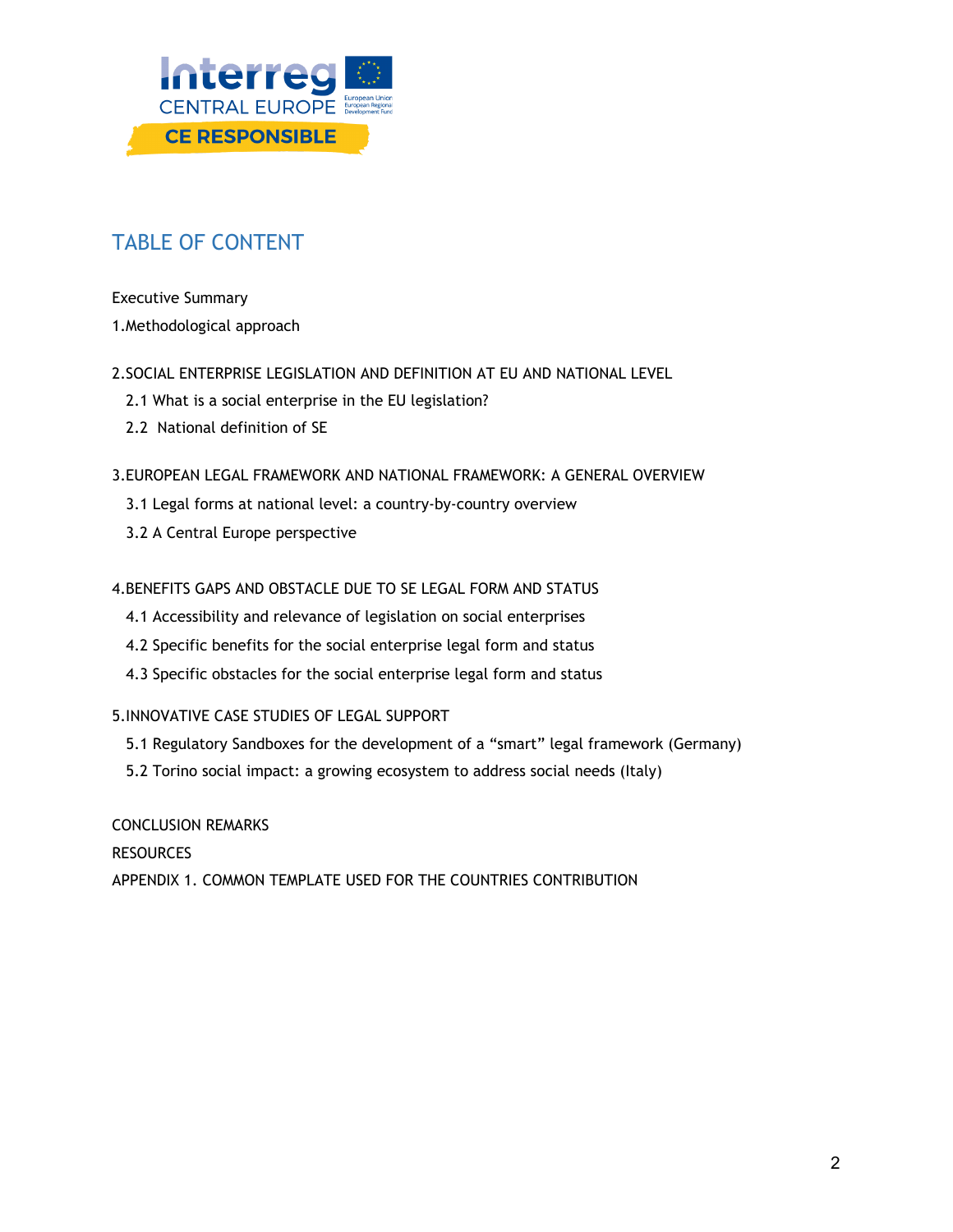

### EXECUTIVE SUMMARY

The CE Responsible project's aim is to connect altru-preneurs (i.e. for-profit businesses that also follow social/ecological goals in some ways) and social enterprises and promote meaningful collaboration forms between them.

This analysis provides an insight and a deeper overview of the legal frameworks for social entrepreneurship in countries across the Central Europe Interreg Program area covering: Austria, Croatia, Czech Republic, Germany, Hungary, Italy, Poland, Slovakia, and Slovenia.

The aim of this analysis is to have an overview of the legal frameworks for social enterprises and to investigate the legal implications that facilitate or bottle-neck social entrepreneurship in each of the CE countries. Thanks to the analysis contained in D.T4.1.2. of legal forms, social enterprise status, benefits of legal form and status, tax exemptions and incentives in the CE area, Deliverable D.T4.3.4 will be presenting Legal recommendation for supporting cooperation among social entrepreneurship and altruistic entrepreneurs.

Following up the results from DT4.1.2. recommendations on legal, and tax issues will be prepared to upscale the interest of altruistic entrepreneurs to join the movement supporting social entrepreneurship and social innovation.

WP4 output will finally be a Policy Recommendation that will be proposing tools and measures on how to contribute to the long-term development and sustainability of social entrepreneurship in the future.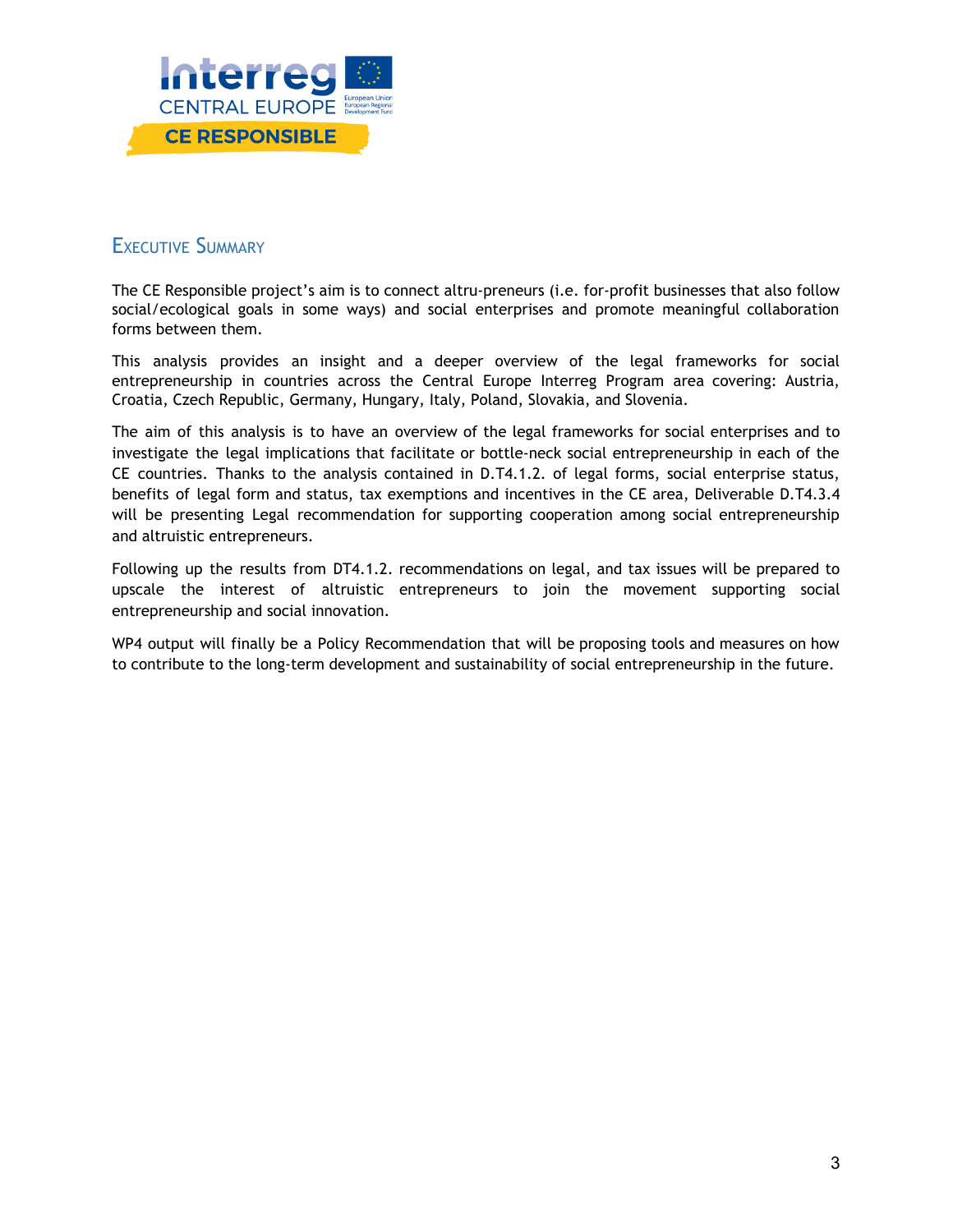

## METHODOLOGICAL APPROACH

This analysis, like many of the previous analyses conducted in this project, is co-developed by eleven project partners cooperating within the CE Responsible project and implemented within the programme Interreg Central Europe:

- 1. E-Institute, Institute for comprehensive development solutions
- 2. Metropolitan City of Bologna IT MCBo
- 3. Ikosom Institute for communication and social media DE IKOSOM PP
- 4. Alma Mater Studiorum University of Bologna
- 5. BRODOTO HR
- 6. Slovak Centre of Scientific and Technical Information
- 7. Centre for Economic and Regional Studies, Hungarian Academy of Sciences
- 8. Municipality of Kielce/Kielce Technology Park,
- 9. South Bohemian Agency for Support to Innovative Enterprising
- 10. University of Applied Sciences Salzburg,
- 11. Budapest Chamber of Commerce and Industry

All the partners were engaged in a national level research on the legal framework. They have been used as research tools both desk analysis and interviews of their country's stakeholders. The national reports were developed using a common template provided by UNIBO, University of Bologna (annex 1). Project partners were asked to analyse the following topics within their research:

- A National definition of social enterprise
- The specific legislation addressing social entrepreneurship in each country
- Activities and other characteristics (e.g.: the internal democratic governance and decision-making process) that SEs must perform in order to be recognized as SEs.
- The legal forms recognized in every country concerning the social entrepreneurship
- Accessibility and relevance of legislation on social enterprises
- Specific benefits and/or obstacle for the social enterprise legal form and status
- Innovative case studies concerning the legal framework for SE at regional, provincial or local level

Project partners worked on the country analyses from November 2020 to January 2021. The analysed countries involved in this paper are:

- **Austria**
- Croatia
- Czech Republic
- **Germany**
- **Hungary**
- Italy
- Poland
- **Slovakia**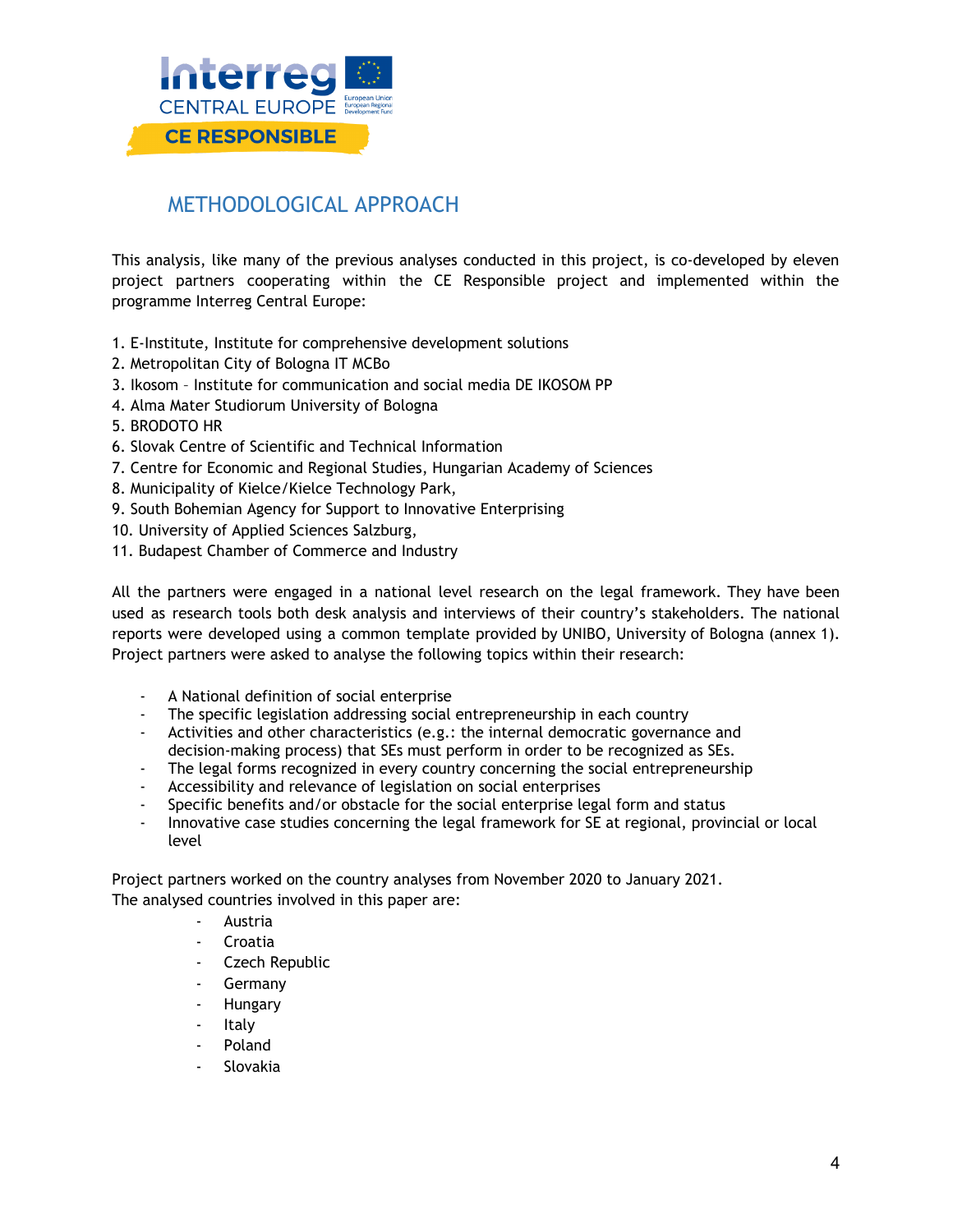

# SOCIAL ENTERPRISE LEGISLATION AND DEFINITION AT EU AND CENTRAL EU LEVEL

#### **2.1 What is a social enterprise in the EU legislation?**

Social enterprises (SE) are subject to ad hoc legislation in an increasing number of EU jurisdictions and legislative initiatives in this field are under consideration by EU institutions. In recent decades, the term "social enterprise" (SE) has been increasingly used to designate a particular type of private organization whose distinguishing features concern the purpose pursued, the activity conducted to pursue this purpose, and the structure of internal governance.

Based on the mapping study conducted by the European Commission <sup>1</sup> the social enterprise definitions that are most widely used across EU Member States (regardless of the ad hoc laws that define social enterprise) are:

- **organisational definitions,** focussing on the intrinsic features that social enterprises show;
- **sector-specific definitions,** looking only at specific types of organisations operating in the field of social inclusion, mainly by facilitating the integration of people excluded from the labour market ("work integration social enterprises", or WISEs).

The first definition of SE at European level was contained in the European Commission "Social Business Initiative" (SBI) of October 2011, that had subsequently influenced EU legislation.<sup>2</sup>

The SBI definition incorporates the three key dimensions of a social enterprise that have been developed and refined over the last decade or so through a body of European academic and policy literature. The SBI social enterprise concept was in fact further operationalised and refined during the Mapping Study that the European Commission conducted and published in 2020. This methodological step was very important since it allows the application of a shared definition in all national contexts in a coherent way. Social enterprises may fulfil the three dimensions—entrepreneurial, social and inclusive ownership-governance—in different ways. It is the interplay among the three dimensions that determines whether an organisation may or may not qualify as a social enterprise.

- **An entrepreneurial dimension**, i.e. engagement in continuous economic activity, which distinguishes social enterprises from traditional non-profit organisations/social economy entities (pursuing a social aim and generating some form of self-financing, but not necessarily engaged in regular trading activity);
- **A social dimension**, i.e. a primary and explicit social purpose, which distinguishes social enterprises from mainstream (for-profit) enterprises; The social dimension is defined by the

 $^{\rm 1}$  European Commission (2020) Social enterprises and their ecosystems in Europe. Comparative synthesis report. Authors: Carlo Borzaga, Giulia Galera, Barbara Franchini, Stefania Chiomento, Rocío Nogales and Chiara Carini. Luxembourg: Publications Office of the European Union. Available at <https://europa.eu/!Qq64ny>

 $^2$  A European Statute for Social and Solidarity-Based Enterprise, Prof. Antonio FICI, University of Molise (Italy), Manuscript completed in February, 2017 © European Union, 2017. This document is available on the internet at: <http://www.europarl.europa.eu/supporting-analyses> pp.6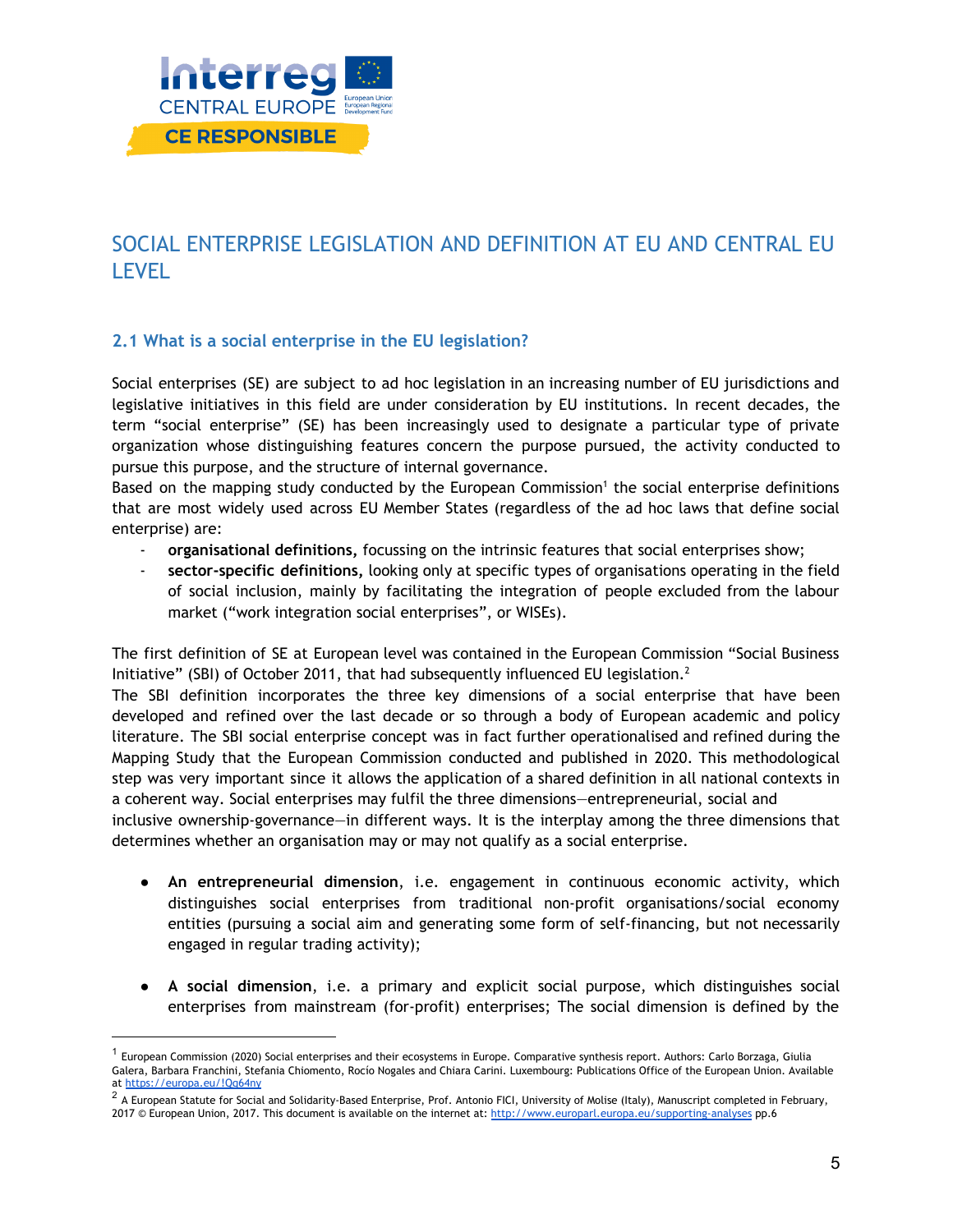

aim and/or products delivered. SEs pursue the **explicit social aim of serving the community or a specific group of people that shares a specific need**. "Social" shall be intended in a broad sense so as to include the provision of cultural, health, educational and environmental services. By **promoting the general-interest**, SEs overcome the traditional owner-orientation that typically distinguishes traditional cooperatives. When not specifically aimed at facilitating social and work integration of disadvantaged people, **SEs must deliver goods/services that have a social connotation.**

● **Inclusive governance-ownership dimension,** distinguishes social enterprises even more sharply from mainstream enterprises and traditional non-profit organisations/social economy entities. $^3$ To identify needs and involve the stakeholders concerned in designing adequate solutions, SEs require specific ownership structures and governance models that are meant to enhance to various extents the participation of stakeholders affected by the enterprise. SEs explicitly limit the distribution of profits to ensure that the general-interest is safeguarded. The non-profit distribution constraint can be operationalized in different ways. 4



Figure ES1.1 The three dimensions of a social enterprise ( European Commission, 2015)

<sup>3</sup>EUROPEAN COMMISSION, Directorate-General for Employment, Social Affairs and Inclusion. "A map of social enterprises and their eco-systems in Europe", 2015 Available at: https://www.google.com/url?sa=t&rct=j&q=&esrc=s&source=web&cd=1&ved=2ahUKEwiP-ZbDrv3lAhW\_QUEAHWFGBioQFjAAegQIBhAC&url=https%3A%2F%2Fec.europa.eu%2Fsocial%2FBlobServlet%3FdocId%3D12987%26langId%3Den&usg=AOvV aw0zDCAohUz7bdCbHUz6nXN9

<sup>4</sup> European Commission (2020) Social enterprises and their ecosystems in Europe. Comparative synthesis report. Authors: Carlo Borzaga, Giulia Galera, Barbara Franchini, Stefania Chiomento, Rocío Nogales and Chiara Carini. Luxembourg: Publications Office of the European Union. Available at <https://europa.eu/!Qq64ny> pp. 160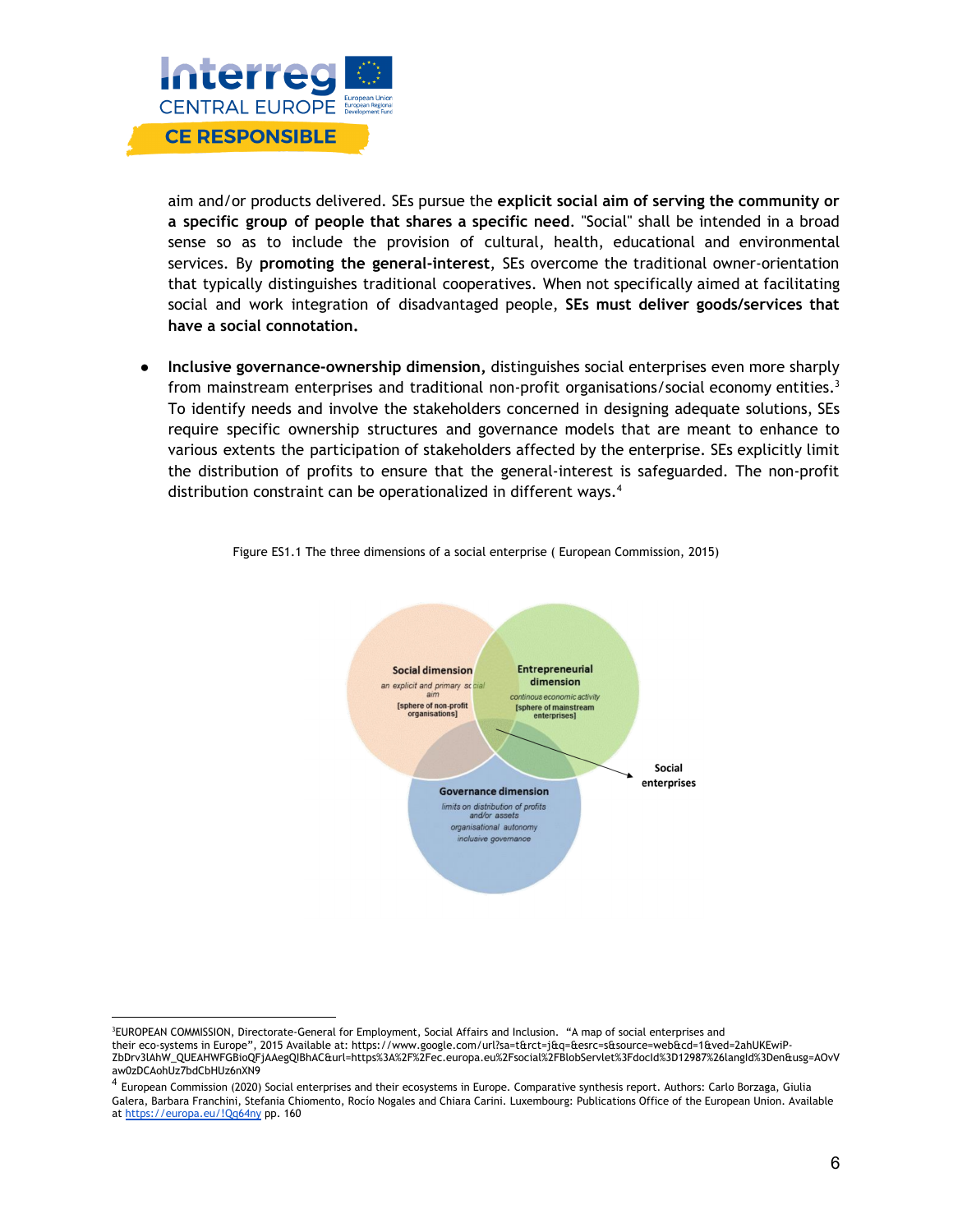

#### **2.2 National definition of SE**

**A growing number of EU Member States have recently adopted national strategies, policy schemes and legal acts that define social enterprise at the national level.** National definitions of social enterprise articulate the social, entrepreneurial and governance dimensions of social enterprise in different ways.

Differences across countries concern the types of activities defined as social (i.e., work integration and/or the delivery of social services), the share of incomes that must be generated by market activities, and the degree to which and modalities whereby concerned stakeholders are expected to participate in decision-making processes.

The following table shows the different definitions of social enterprise shared by the project partners from each CE country.

| Country           | <b>SE</b> definition                                                                                                                                                                                                                                                                                                                                                                                                                                                                                                                                                                                                                                                                                                                                                                                                                                                            |
|-------------------|---------------------------------------------------------------------------------------------------------------------------------------------------------------------------------------------------------------------------------------------------------------------------------------------------------------------------------------------------------------------------------------------------------------------------------------------------------------------------------------------------------------------------------------------------------------------------------------------------------------------------------------------------------------------------------------------------------------------------------------------------------------------------------------------------------------------------------------------------------------------------------|
| Austria           | There is nor legal definition for social business or social enterprises in Austria (Vandor<br>et al. 2015, 10; EC 2020, 58). The latest government program however first<br>mentioned social entrepreneurship by stating: "The Federal Government is<br>committed to increasing legal certainty for EPUs and KMUs and also to significantly<br>reduce the burden on them. [] The role of "social entrepreneurs", who face new<br>challenges with innovative business models, should be given special consideration."<br>(Regierungsprogramm 2020-2024, 94). However, "social entrepreneurship" is not<br>closer described or detailed in the further cause.                                                                                                                                                                                                                     |
| Croatia           | The Strategy for the Development of Social Entrepreneurship adopted in Croatia from<br>2015 to 2020 defines social entrepreneurship as "business based on the principles of<br>social, environmental and economic sustainability, in which the generated profit/<br>surplus income is invested in whole or in part for the benefit of the community."                                                                                                                                                                                                                                                                                                                                                                                                                                                                                                                           |
| Czech<br>Republic | There is no overarching policy framework nor legal definition of social enterprise.<br>The only references are the TESSEA (Thematic Network of the Social Economy)<br>indicators and definitions that served as guidance when identifying social enterprises<br>in Czech Republic.<br>TESSEA has developed a set of indicators that provide measurable characteristics to<br>identify social enterprises. These include, among others, the following criteria:<br>Both a social enterprise and a WISE must derive at least 30% of income from<br>its own economic activity;<br>Both a social enterprise and a WISE must reinvest at least 51% of profit into<br>development of the social enterprise and /or into implementation of socially<br>beneficial aims;<br>Social enterprises must employ at least 10% of paid employees involved in its<br>operations and activities; |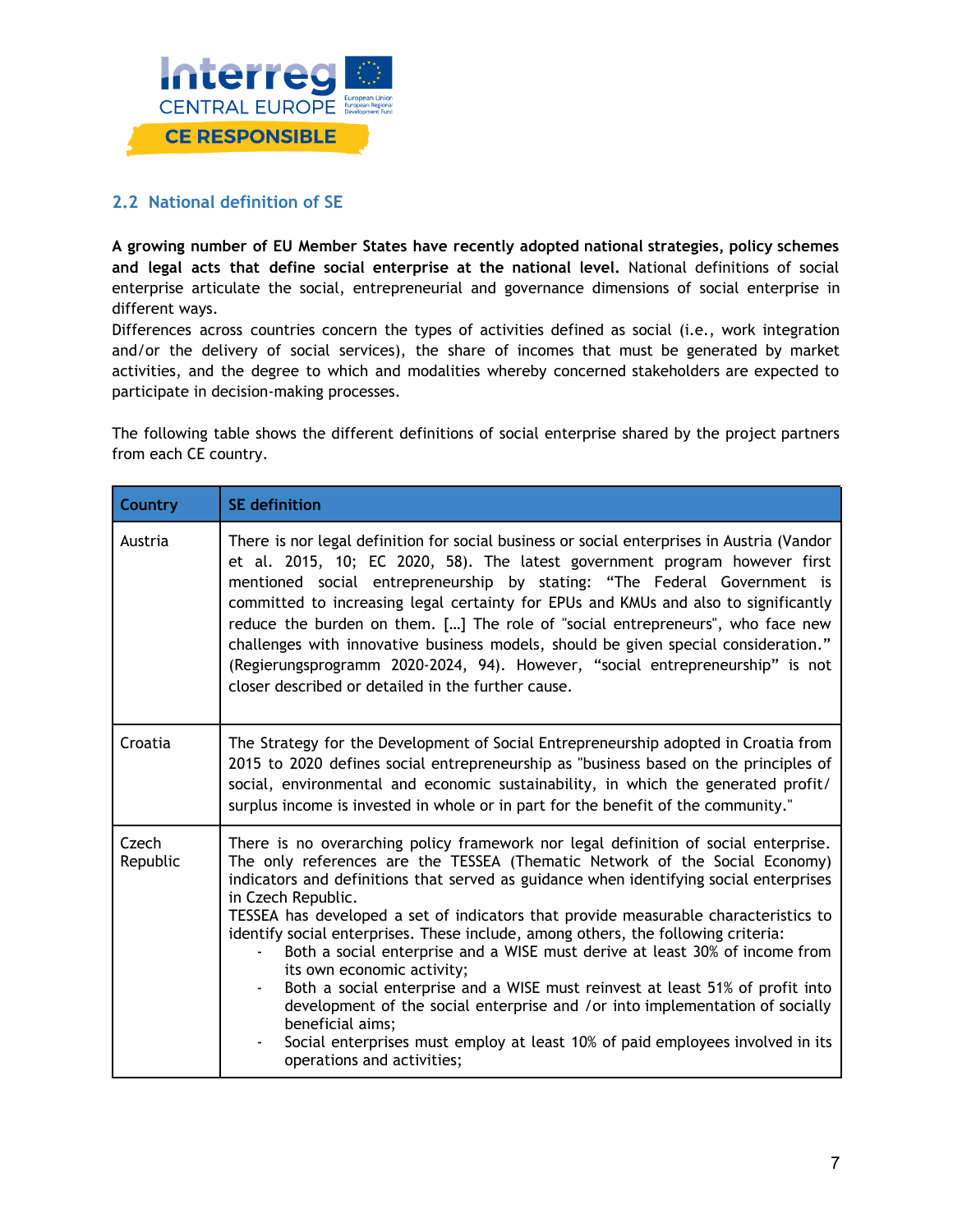

| Germany | The German Social Entrepreneurship association (SEND ev) has proposed the following<br>definition, which is part of the debate in the German parliament:<br>"The primary goal of social entrepreneurship is to solve social challenges. This is<br>achieved through the continuous use of entrepreneurial means and results in new and<br>innovative solutions. Steering and controlling mechanisms ensure that the social goals<br>are lived out internally and externally."                                                                                                                                                                                                                                                                                                                                                                                                                                                                                                                                                                                                                                                                                                                                                                                                   |
|---------|---------------------------------------------------------------------------------------------------------------------------------------------------------------------------------------------------------------------------------------------------------------------------------------------------------------------------------------------------------------------------------------------------------------------------------------------------------------------------------------------------------------------------------------------------------------------------------------------------------------------------------------------------------------------------------------------------------------------------------------------------------------------------------------------------------------------------------------------------------------------------------------------------------------------------------------------------------------------------------------------------------------------------------------------------------------------------------------------------------------------------------------------------------------------------------------------------------------------------------------------------------------------------------|
| Hungary | In 2016 the first definition was assumpted in Hungary priority project in the<br>framework of the Economic Development and Innovation Operational Programme<br>included its own definition: "non-profit and civil society organisations can be<br>considered social enterprise that have business objectives besides their social<br>objectives, reinvest their profit in order to achieve their social goals, and prioritize<br>the principle of participatory decision-making in their budget and organisational<br>operation" (NGM 2015:6).<br>In addition to the definitions used in the calls, a Strategic Working Group was also<br>established in 2016 aiming to create a definition for use. Their definition is the<br>following: "social enterprises are mission-driven organisations: they aim to solve<br>social problems with business activities in many cases using innovative ideas Their<br>financial sustainability is achieved to a significant degree through the provision and<br>sale of socially responsible and marketable products and services." (OFA 2017:3)                                                                                                                                                                                         |
| Italy   | The Reform of the Third Sector (specifically L.D. n.112/2017, as amended by L.D. n.<br>95/2018) provides a clear definition of social enterprise and defines that:<br>All private entities (including corporate companies) that carry out a business of<br>general interest, nonprofit and for civic, solidarity and social utility purposes,<br>can acquire the qualification of social enterprise, adopting responsible and<br>transparent management methods and favouring the wider involvement of<br>workers, users and other interested parties in their activities.<br>Companies constituted by a single shareholder, natural person, public<br>$\bullet$<br>administrations and entities whose articles of incorporation limit, even indirectly,<br>the supply of goods and services to members or associates cannot acquire the<br>qualification of social enterprise.<br>Social cooperatives and their consortia (as regulated by Law n. 381/1991) acquire<br>$\bullet$<br>the right to qualify as social enterprises. The provisions of L.D. n. 112/2017 are<br>applied in compliance with the specific legislation of cooperatives and as<br>compatible.<br>To civilly recognized religious bodies the rules of L.D. n. 112/2017 apply to<br>particular conditions. |
| Poland  | The concept of social enterprise is currently not defined in any way at the level of<br>national legislation. This category of social economy entities was introduced to the<br>activities of Social Economy Support Centers on the basis of the "Guidelines for the<br>implementation of projects in the field of social inclusion and combating poverty with<br>the use of the European Social Fund and the European Regional Development Fund for<br>2014-2020" of January 9, 2018.                                                                                                                                                                                                                                                                                                                                                                                                                                                                                                                                                                                                                                                                                                                                                                                          |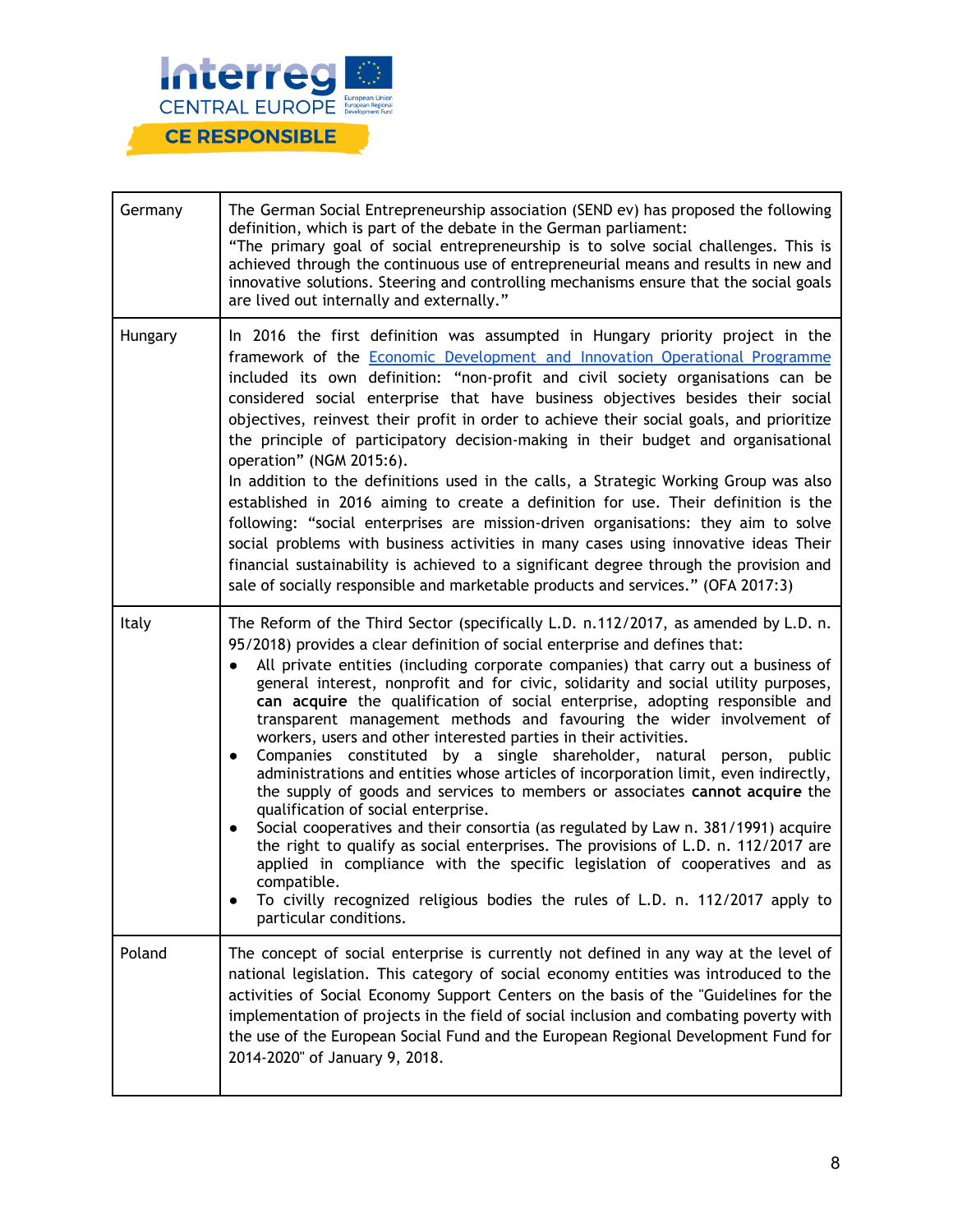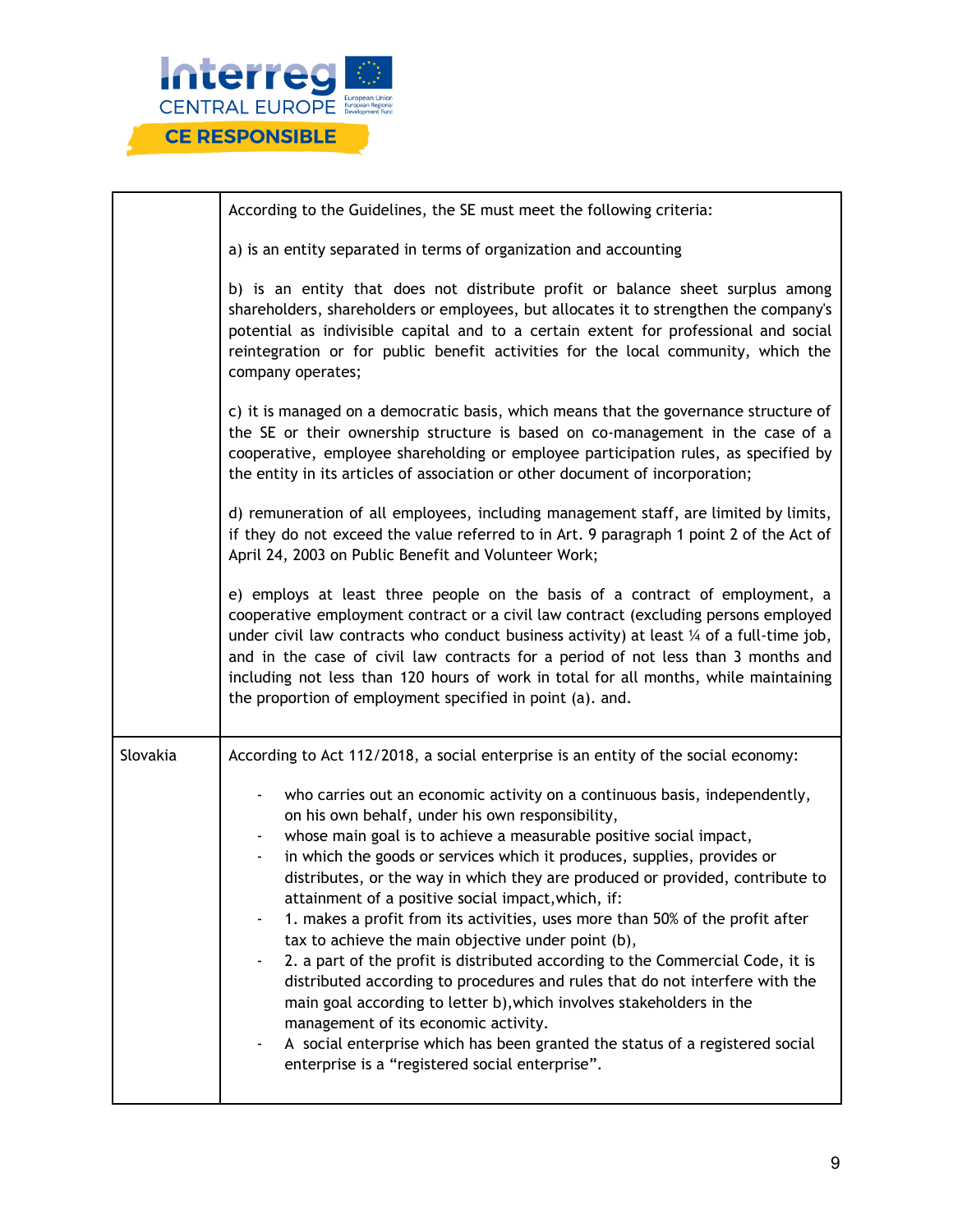

| Slovenia | By Slovenian law, a social enterprise is a non-profit legal entity that acquires social |
|----------|-----------------------------------------------------------------------------------------|
|          | enterprise status and can be a society, institute, company, cooperative, European       |
|          | cooperative or other legal person of private law, which is not established solely for   |
|          | the purpose of profit, nor divides, the revenue surplus generated over expenditure.     |

# LEGAL FORMS OF SE AT NATIONAL LEVEL AND AT CENTRAL EUROPE

As we can understand from the different definitions of social enterprise reported by project partners from different CE countries, **at the national level there are different degrees of recognition, size and type of social enterprise but SEs are present in all the CE states,** regardless of the type of welfare system and whether or not there is a well-developed non-profit sector, cooperative tradition or specific legislation that recognises and regulates them.

**All country contributions confirm in fact that the political and legal recognition of social enterprises has increased in relevance over the past decade in EU Member States** both where social enterprises have a longstanding tradition and where social enterprise is instead a relatively recent trend. Nevertheless, some countries still have no legal recognition (Austria) or a very unclear framework.

In the figure below we can see which legal references for each Central European country determine and direct the legal framework. Subsequently, we will try to outline in more detail the situation in each country, on a country-by-country basis.



Figure 3.1 Legal frameworks or statuses for social enterprises in the different CE Countries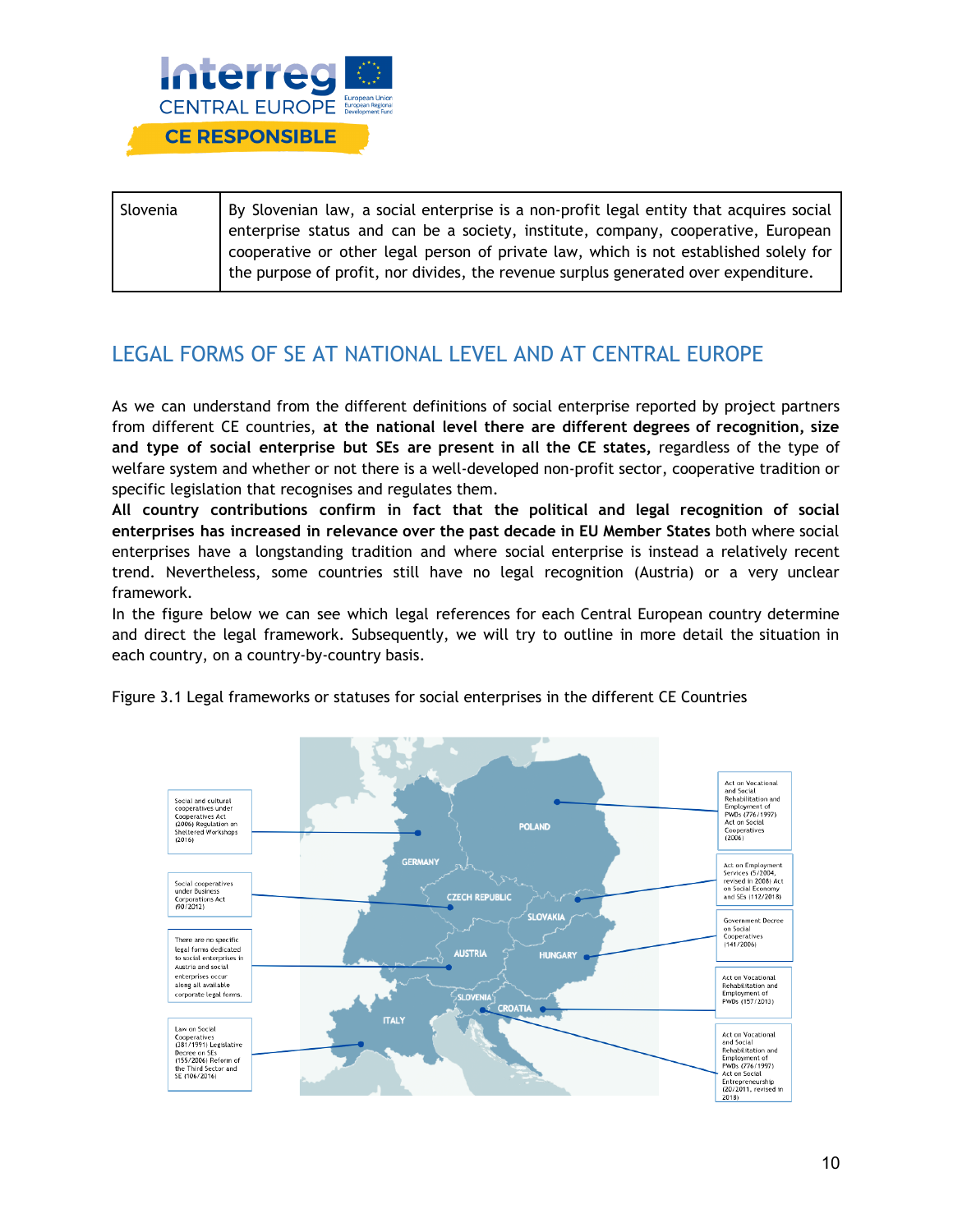

#### **3.1 Legal forms at national level: a country-by-country overview**

#### **Austria**

According to the European Commission there is no (legal) definition in Austria of what constitutes an SE in its broad sense (including Social Businesses allocated to the third sector) (EC 2020, 56ff). The EC report indicates that Austrian policy makers understand SEs merely in regards to work integration. Hence Work Integration Social Enterprises (WISE) are the only institutionalized forms of SEs in Austria (EC, 2014, 3). There are three stately recognized and supported special designations for WISE'S, with the abbreviated names Socio-economic Enterprise (SÖB), Non-profit employment project/company (GBP) and Integrative enterprise (IB). However, these company types are also organised in common legal forms (like GmbH, Associatio, etc.) but receive governmental funds in addition (EC 2020, 59).

The lack of a separate legal form and precise definition of the term SE in Austria (EC 2020, 56) enables conclusions to be drawn about the possibilities of SE in Austria, especially linked to the possibilities that come with different legal forms that SE can chose in Austria (and therefore varying business models according to the legal form). The legal framework however does not (since there is no legal definition for SE) directly name any activities that SE are supposed to follow. An exception is of course the §34 BAO, which demands the already mentioned purposes from companies in order to get tax reliefs. The classification according to the tax-law is also the smallest common denominator in Austria that could be used to describe social entrepreneurs. Nevertheless, this classification does not cover the entire spectrum, as SEs that are profit-oriented and still generate social added value through the business model are not included. Companies need to "exclusively" and "directly" support the aforementioned purposes (§34 BAO) in order to gain the tax related advantages, what clearly doesn't apply to all SE's.

#### **Croatia**

There is currently no specific law regulating SE in Croatia. SEs can be established using a variety of legal forms, including the social cooperative form (in March 2011, a new Act on Cooperatives was passed: Article 66 defines the legal form of a social cooperative). *Zakon o zadrugama* (Law on Cooperatives) recognizes the cooperative as an important actor in SE.

Existing administrative, investment and promotional support pillars that should, according to the general objectives of the Strategy for the Development of Social Entrepreneurship, support SE, do not function. The Strategy was adopted for the [2015](http://www.esf.hr/wordpress/wp-content/uploads/2015/02/Strategija-razvoja-dru%C5%A1tvenog-poduzetni%C5%A1tva-u-RH-za-razdoblje-2015-2020.pdf) to 2020 period; it will be evaluated by August 2021. Its criteria were copied from the EU's **Growth and Employment/ Europe 2020** strategy. However, the criteria are not in line with development opportunities for SE in Croatia, and are actually in conflict with laws relevant for SE: Law on Cooperatives; Law on CSOs; Law on Philanthropic Foundations; Law on Public Institutions; Enterprise Law; Law on Vocational Rehabilitation and Employment of Persons with Disabilities; Public Procurement Law; Small Business Development Act and the Law on the Rights of Croatian War Veterans.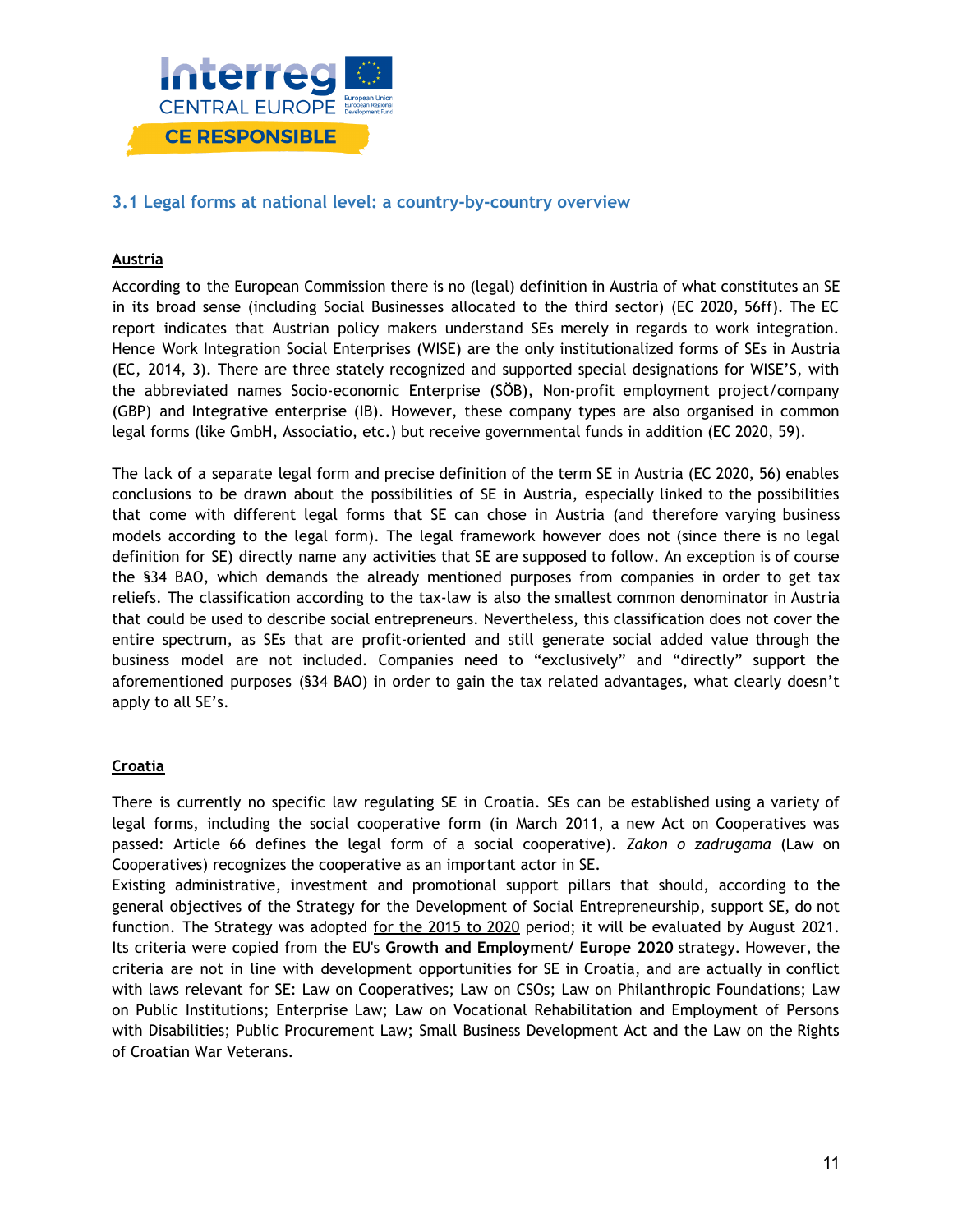

The Strategy for the Development of Social Entrepreneurship in the Republic of Croatia for the period of 2014 – 2020 is a legally non-binding recommendation document adopted by the Government of the RoC as a prerequisite to further access EU's ESF funds. It nominally aimed:

- To establish and improve the legislative and institutional framework for the development of social entrepreneurship;
- To establish a financial framework for social entrepreneurship;
- To promote the importance of and the role of social entrepreneurship through formal and informal forms of education;
- To ensure the visibility of the role and possibilities of social entrepreneurship in Croatia and provide information to the general public.

Social enterprises can be established using a variety of legal forms, including the newly created social cooperative form. According to the current legal framework in the Republic of Croatia, social entrepreneurship can be organized through an association, foundation, registered personal trade, cooperative, company or institution. The dominant form of social entrepreneurship is via association.

#### **Czech Republic**

Social enterprises are subject to regulations introduced by a number of laws; however, none of them defines the term social entrepreneurship.

Clearly defined principles and expressions in the field of social economy and social entrepreneurship are missing. Legal acts that regulate the area of social entrepreneurship are the Civil Code, the Labour Code, the Accounting Act or the Commercial Corporations Act.

It is obvious that the specific legislation addressing social entrepreneurship in the Czech Republic is insufficient. However, it should be mentioned, that the legal framework does not prevent the creation and development of social enterprises, but it does not encourage their creation.

The legal framework governing responsible public procurement in the Czech Republic is based upon and corresponds to the European legislation. Despite absence of legal barriers, the Czech Republic contracting authorities mostly do not make use of the opportunity to address social or societal issues as part of their public procurement. Bids are mostly evaluated solely based upon the lowest price.

In Czech Republic, social enterprises can acquire the legal form of commercial companies, which is regulated by Act No. 90/2012 Coll. about corporate corporations. The Law on Commercial Corporations distinguishes joint stock companies, limited liability companies, limited partnerships and public companies. The Law on Commercial Corporations includes cooperatives, housing cooperatives and social cooperatives. (Act No. 90/2012 Coll., Commercial Companies and Cooperatives).

Non-profit organizations may acquire the legal form of societies which are governed by Act No. 80/2012 Coll., The new Civil Code, with effect from 2014. Formerly beneficial companies, established by Act No. 248/1995 Coll. about community-based companies, have been regulated by the new Civil Code since 2014. Generally beneficial societies could also transform themselves into foundations that take on legal forms - a constitution or a foundation and a foundation fund. Another way of developing a social business is the form of a self-employed person regulated by Act No. 155/1995 Coll. on pension insurance.

Co-operatives include not only cooperatives themselves but also their associations and unions, national headquarters, including their financial, transnational and continental associations, and a worldwide cooperative organization.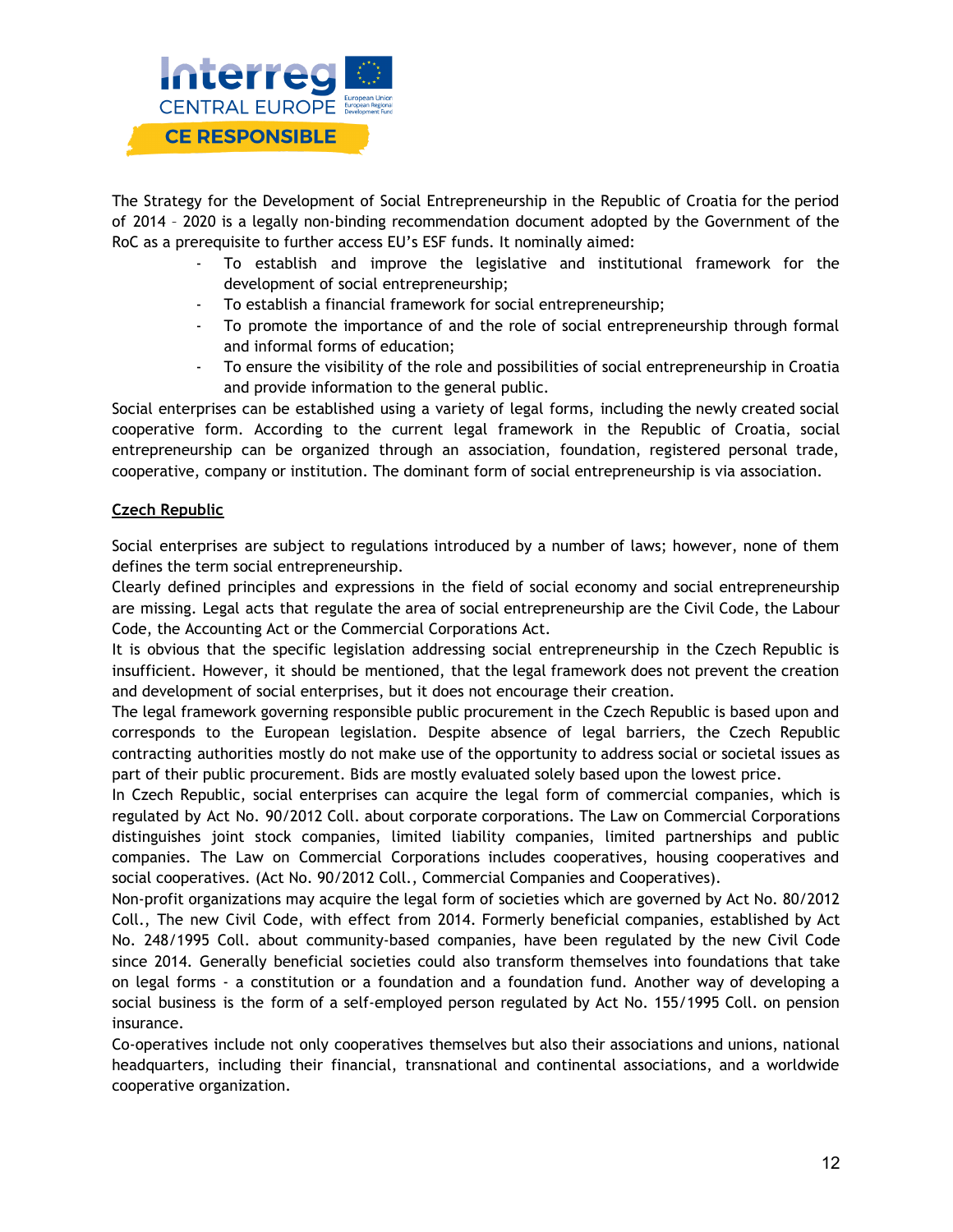

The major difference between cooperatives and social cooperatives is that traditional cooperatives are primarily oriented to provide services only to their members, while social cooperatives have the prerequisite to create social or public benefits for the entire community or specific target group.

Another reason and specific feature of why social companies and cooperatives cannot be compared with existing firms and cooperatives is that companies and other traditional cooperatives do not attempt to replace or integrate public sector functions, even when also social cooperatives do not even fall between government bodies, government-led organizations or traditional profitable businesses.

The aim of the social cooperative is labour and social integration of disadvantaged people into society with the maximum use of local and community resources. The company must include the name "social cooperative" in its name. It is forbidden for the social cooperative to change the subject of business that would be contrary to the definition of a social cooperative and to change the form of business.

On 1 December 2020, a partial amendment to Act No. 134/2016 Coll., on Public procurement, was approved and will acquire with the efficiency 1. 1. 2021, de facto introduces the obligation of socially and environmentally responsible public procurement. Article 4 has been added into Paragraph 6 (ACT No. 134/2016 Coll. on Public Procurement) to give contracting authorities an obligation to comply with the principles of socially responsible procurement, environmentally responsible procurement and innovation, where it is possible in the sense of this Act. The contracting authority is obliged to fully justify its procedure.

There is a risk that the approved text will bring complications, which could have been eliminated if the wording of the amendment had undergone a wider discussion. The will of legislators must be respected and a clear vision should be aimed at much more intensive implementation of sustainability in public procurement.

#### **Germany**

**No specific legislation on social entrepreneurship exists in Germany, not even a formal definition.**

**Social enterprises have a relatively wide choice of legal forms under which to operate.** Most social entrepreneurs are incorporated as limited liability company (GmbH Gesellschaft mit beschränkter Haftung), a small limited limited company (UG Unternehmergesellschaft), a partnership under the German Civil Code (GbR).

Non-profit social entrepreneurs are sometimes also registered as non-profit organisations or non-profit associations (Verein). Some social entrepreneurs are registered as co-operatives (Genossenschaften) or foundations (Stiftungen). All of these types of organisation are allowed to have a commercial unit, which sells products and/or services either to its members or to external customers.

Due to the wide range of incorporations used by the social entrepreneurs, there is no harmonized legal framework for social entrepreneurs. Regulation on internal governance, supervision and taxes vary wildly. Some social enterprises, especially welfare organisations are organised as a limited liability company with public-benefit status or non-profit GmbH (Gemeinnützigkeitsstatus, gGmbH).

In Germany, the tax law regulates that the non-profit GmbH (gGmbH) is a limited liability company whose income is used for non-profit purposes. A non-profit GmbH is exempt from corporation tax and trade tax.

Since 2013, the last reform, these public-benefit-status limited liability companies have more flexibility when spending their revenues and have to be accredited every third year to receive the public-benefit status. The accreditation depends on the purpose of their activities, not the legal form.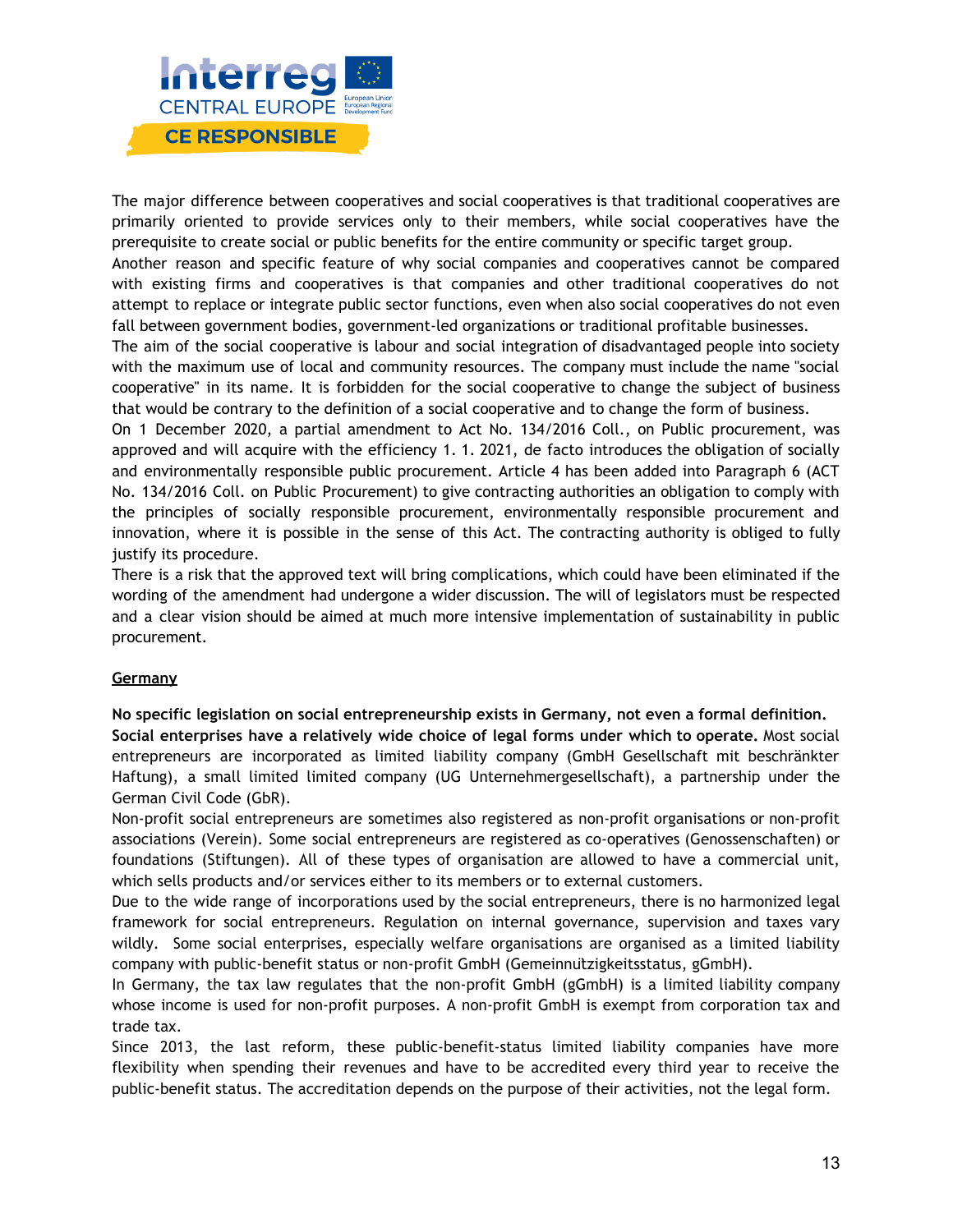

Since **2006, the German Cooperatives Act** (Genossenschaftsgesetz, or GenG) allows **new-style cooperatives with a social or cultural mission (**Sozialgenossenschaften, Kulturgenossenschaften) and these forms are used for instance in the creative industries or in social affairs.

The latest drive to popularise social enterprise came from the Federal Ministry of Economic Affairs and Energy (BMWi). An issue of its periodical publication for entrepreneurs, "GründerZeiten", dedicated to social entrepreneurship in 2016 is one document which regards the definition of the concept (Bundesministerium für Wirtschaft und Energie [BMWi] 2016).

It highlights (1) the pursuit of a social mission, (2) enterprising for sustainability, and (3) a contribution to social cohesion as important defining elements of social entrepreneurship. It also distinguishes social enterprise from CSR and "corporate citizenship". 5

Because of the disparity of possible incorporations, the social entrepreneurs have advocated for a more harmonized legal regime. The German Social Entrepreneurship association (SEND eV) and the Foundation Purpose Ownership (Stiftung Verantwortungseigentum) are advocating to create a specific legal form for social entrepreneurs, called **VE limited liability company** (Verantwortungseigentumsgesellschaft). **This new legal form would work like a limited liability company which would have restrictions on the disbursements of profits.**

#### **Hungary**

There is no explicit legal form for social enterprises in Hungary and no specific law for social enterprises, so they can operate in all kinds of legal forms. Foundations, associations, non-profit organisations and social cooperatives are the main possible legal forms of social enterprises, however other – traditional – forms of cooperatives, certain church organisations and conventional enterprises can constitute as legal forms for social enterprises.

Acts affecting social enterprises are the following:

- on foundations and associations: Act V /2013 on Civil Code
- other operational conditions of non-profit organisations: Act CLXXV /2011 on on the right of association, the legal status of public benefit organizations and the operation and support of civil organizations
- on non-profit business organizations: Act V. / 2006 on company publicity, court proceedings and bankruptcy
- on cooperatives: Act X /2006 on cooperatives and Act V /2013 on Civil Code

The current state funding programmes only accept applications by the following legal forms: foundations, associations, non-profit company (non-profit limited liability company, non-profit joint stock company, non-profit unlimited partnership, non-profit limited partnership), and social cooperative. But social enterprises can operate in all kinds of legal forms.

<sup>&</sup>lt;sup>5</sup> SOCIAL ENTERPRISES AND THEIR ECOSYSTEMS IN EUROPE, Country report GERMANY, Nicole Göler von Ravensburg, Gorgi Krlev, *Georg Mildenberger.*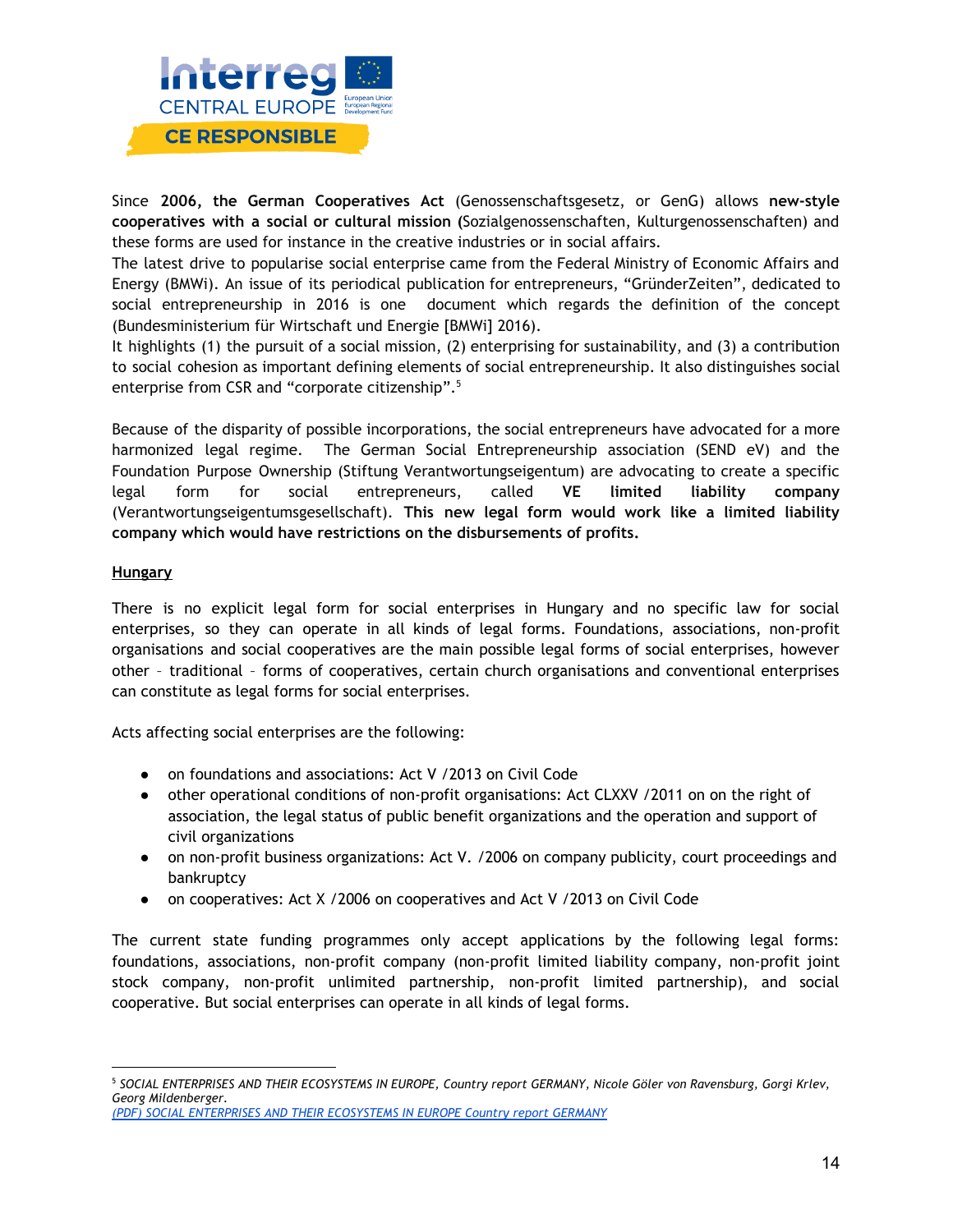

#### **Italy**

The Italian non-profit sector (as of October 2017, there were 16,918 social cooperatives, 1,874 social enterprises and 11,940 market-oriented non-profit organisations: Venturi 2017) long awaited a comprehensive reform. In particular, Italian non-profits called for a legal framework allowing them to be more upfront in organising, managing and delivering SGIs. The legislative response to this demand came with the passing of the **2017 Social Enterprises Reform Act that resulted from the comprehensive 2016 Third Sector Organisations Reform Act**. The 2017 Act (L.D. n.117/2017, as amended) provides for non-profit organisations to pursue social aims, such as the delivery of welfare and community services among others, by carrying out steady and clear-cut economic activities.

**The 2017 Act** sets out a clear legal framework for the definition of social enterprises, which now incorporate both companies and associations/foundations pursuing a social mission in a wide variety of social fields. The Third Sector Code arranged for the reorganization and overall revision of the current regulations on the matter, both civil and fiscal, defining, for the first time, the scope of the so-called Third Sector and, in a homogeneous and organic way, the entities that are part of it. Social enterprises are also requested to adopt a democratic and multi-stakeholder governance towards workers, financiers, volunteers, private companies and public authorities, as well as to disclose a social balance-sheet and to be willing to undertake a social impact assessment.

#### **Poland**

Poland has three type os SE recognise from different legal acts:

- **Foundations**, recognised from LAW of April 6, 1984 about foundations, the most important legal act regulating the operation of foundations is the **Act on Foundations**. This act contains relatively few provisions and gives a great deal of freedom in the construction of the statute, i.e. the document on which the foundation operates. The statutes describe the most important information about the foundation - incl. about the foundation's governing bodies, how many people must be in these bodies, what is the matter of exercising power and deciding who chooses the people sitting in the foundation's governing bodies. As a rule, the statute is established by the founder, which gives the founder a great influence on how the foundation will function.
- **Associations** that are recognised from the ACT of April 7, 1989 Law on associations. An association, like a foundation, is a non-governmental organization as defined in **Art. 3 sec. 2 of the Act on Public Benefit and Volunteer Work.** As a non-governmental organization, it is subject to the provisions of the **Act on Beneficial Activities**, which in practice means, for example, the possibility of applying for the status of a public benefit organization or using subsidies from public administration. The most important legal act regulating the operation of an association is the **Act - Law on Associations**. The association enables the exercise of the right to association and guarantees equal rights "irrespective of beliefs, the right to actively participate in public life and express different views and to pursue individual interests" (preamble to the Act - Law on Associations).
- **Social Cooperatives** recognised and regularised from the act of 27 April 2006 on social cooperatives, the Ordinance of the Minister of Labor and Social Policy of 23 April 2012 on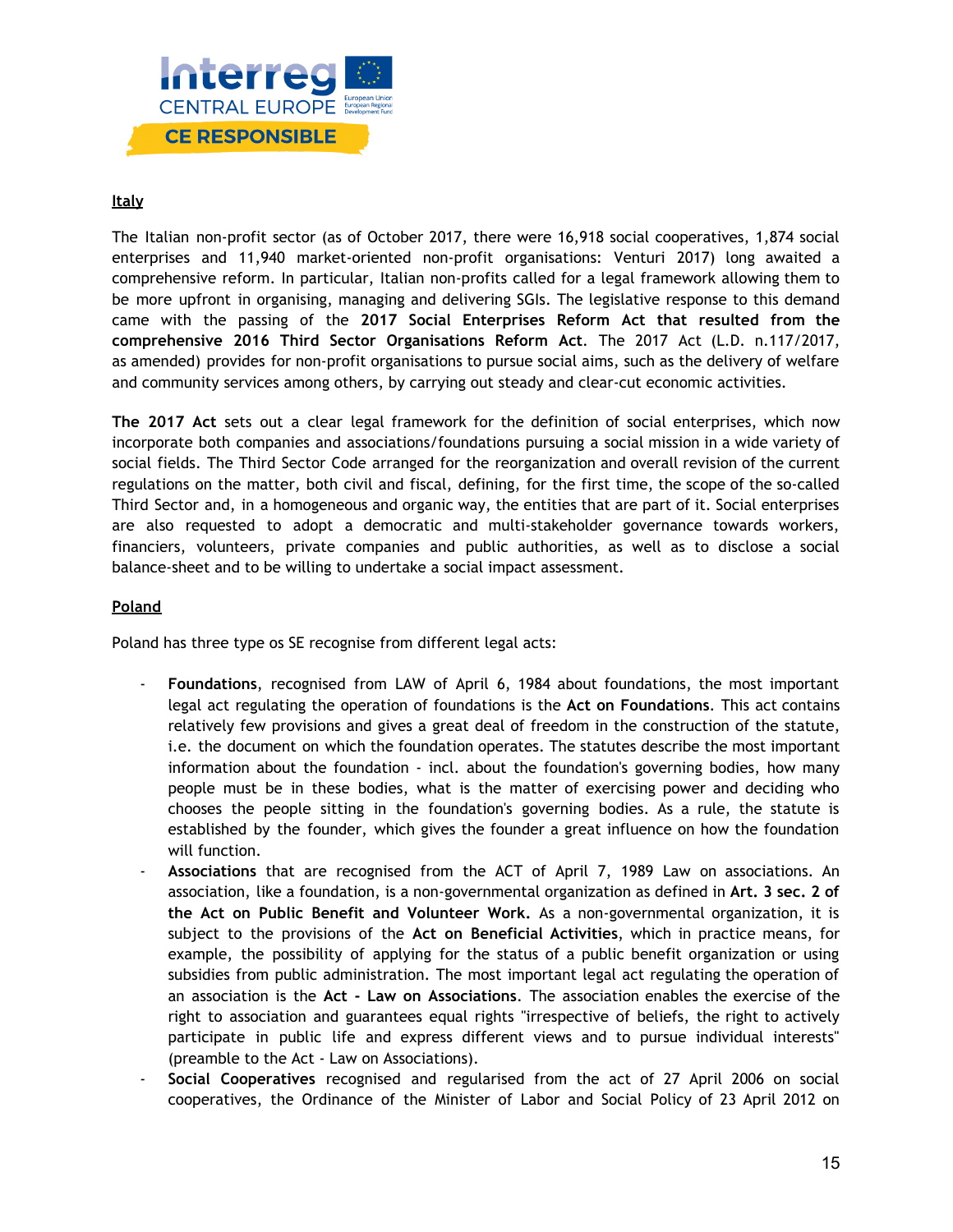

granting funds for commencement of activities on the terms specified for social cooperatives; and the Regulation of the Minister of Labor and Social Policy of 3 August 2007 on specifying the specimen certificates attached to the application for entry of a social cooperative into the National Court Register. A particular criteria that identify social cooperatives in Poland, is that at least 50% of persons at risk of social exclusion must be members of it to be recognised as a social cooperative. The statutory goal of the cooperative is to return to regulated social life and activity on the labour market of its members. A social cooperative, as a type of work cooperative, is based on the principle of personal work performed by its members.

#### **Slovakia**

In Slovakia, social entrepreneurship has got a legal framework governed by Act 112/2018 on social economy and social enterprises<sup>6</sup>. This Act has been in place since March 2018. Companies which apply for the statue of a social enterprise and are approved, are then listed in a specific registry for social entrepreneurs, coordinated by the Ministry of Labour, Social Affairs and Family of the Slovak Republic, and can receive incentives listed in the above mentioned Act. A very common form of social entrepreneurship in SK is a sheltered workshop that can have any business form (e.g. Ltd). In general, there are more companies with a present social aspect than those available in the Registry regulated by the Act. The main incentives for the entities officially listed as social businesses are the following: investments, subventions, and direct transfers of funds from the government.

For the purposes of Act 112/2018 a positive social impact has to be fulfilled, be it a public or community interest. This can be done via socially beneficial services which are listed in the Act as it follows: provision of health care, social assistance, humanitarian care; creation, development, protection, restoration and presentation of spiritual and cultural values; protection of human rights; education and development of physical culture; research, development, scientific, technical, information services; creation and protection of the environment and of public health; services to support regional development; providing housing, administration, maintenance and renewal of the housing stock.

#### **Slovenia**

Slovenia has a Social Entrepreneurship Act, available since 2011 (Zakon o socialnem podjetništvu -ZSocP, updates of the legal framework in 2014 and 2018 ) and an official Slovenian social businesses register, established and monitored by Ministry of Economic Development and Technology.

Social enterprise has a special legal abbreviation: "socialno podjetje" (social company) or abbreviation "so.p.".The legal forms allowed are: society, institute, cooperative, European cooperative or other legal person of private law (Limited liability company, Unlimited liability company, Limited partnership).

<sup>6</sup> Available at:

[https://www.aspi.sk/products/lawText/1/90081/1/2/zakon-c-112-2018-zz-o-socialnej-ekonomike-a-socialnych-podnikoc](https://www.aspi.sk/products/lawText/1/90081/1/2/zakon-c-112-2018-zz-o-socialnej-ekonomike-a-socialnych-podnikoch-a-o-zmene-a-doplneni-niektorych-zakonov) [h-a-o-zmene-a-doplneni-niektorych-zakonov](https://www.aspi.sk/products/lawText/1/90081/1/2/zakon-c-112-2018-zz-o-socialnej-ekonomike-a-socialnych-podnikoch-a-o-zmene-a-doplneni-niektorych-zakonov) (approached on December 19th, 2020)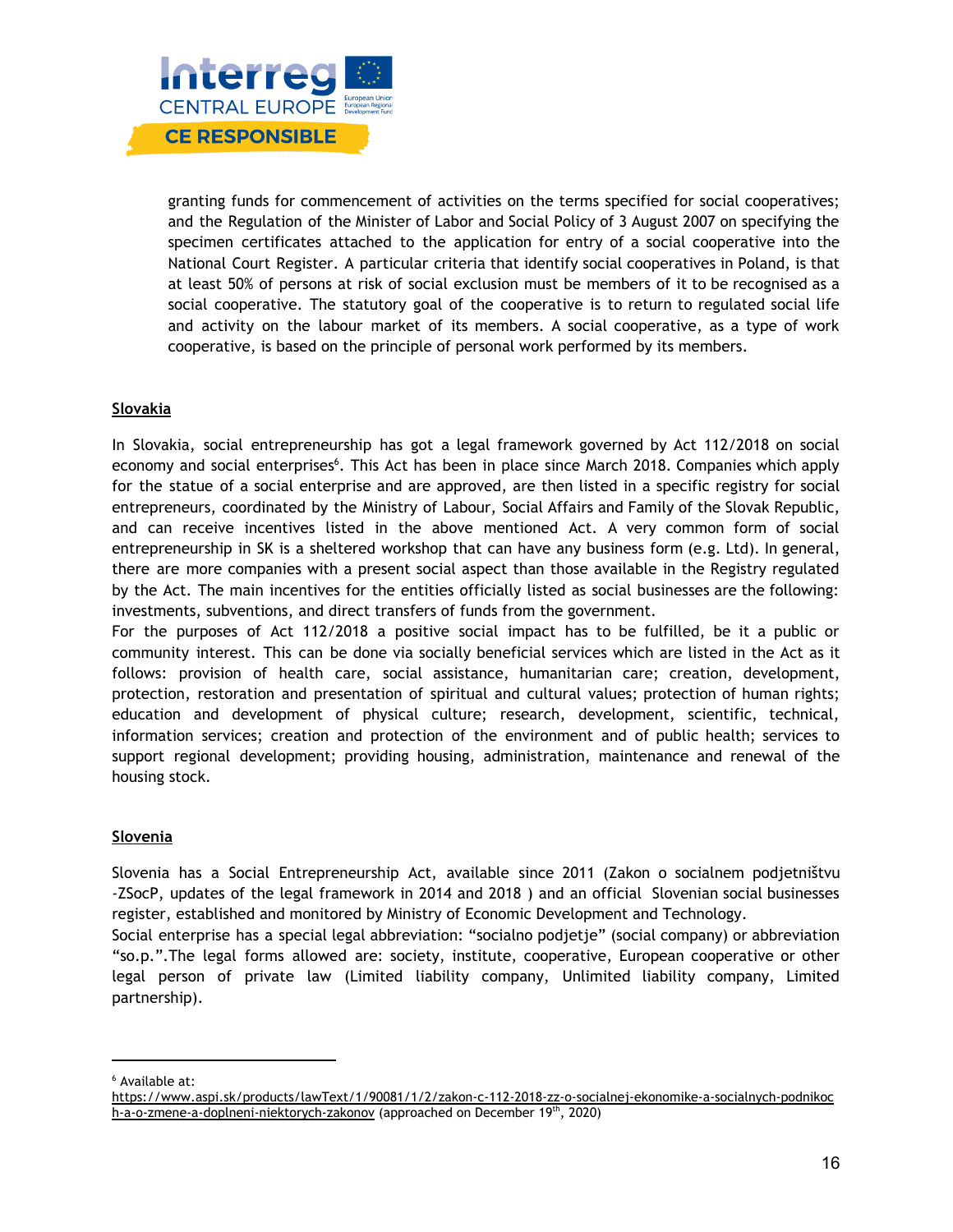

- Society is an association of at least three physical or legal persons who want to pursue a common interest. The purpose of the establishment and operation of the society is not to make a profit. If the latter occurs, the society may not distribute it among its members.
- Institute: An institute is a legal entity of public or private law established for the purpose of performing non-profit activity. It is similar to a limited company or unlimited company, but we find quite a few specifics in the institute: there is no planned initial capital, in a way the institute resembles a society.
- Limited liability company: is a legal entity and is an independent holder of rights and obligations in legal transactions, guaranteeing the assumed obligations only up to the amount of its own assets. The share capital of a limited liability company consists of share contributions of shareholders, on the basis of which the latter acquire their business share, expressed as a percentage, with its value in the share capital. The company can be established by one or several domestic or foreign legal and natural persons. The most important feature of a limited liability company is that the partners are not liable for the obligations of the company with their assets.
- European Cooperative and cooperative: a cooperative is an organization of a predetermined number of members, which aims to promote the economic benefits and develop economic or social activities of its members and is based on a voluntary approach, free exit, equal participation and management of members.
- Unlimited liability company: an unlimited liability company is a personal partnership of two or more persons who are liable for the obligations of the company with all its assets. A company with unlimited liability must thus be established by at least two domestic or foreign physical or legal persons who decide to pursue an economic activity together. All partners are responsible for the obligations of an unlimited liability company with all their assets, so it is recommended that the latter really trust each other.
- Limited partnership: A limited partnership is a company of two or more persons in which at least one partner is liable for the company's obligations with all its assets (general partner), while at least one of the partners is not liable for the company's obligations (limited partner). Thus, as already mentioned, for the establishment, at least two partners are required, one of whom must be liable for the obligations of the company with all the assets and the other only up to the amount of his/her contribution to the company.

#### 3.2 A Central Europe perspective

As we can understand from the paragraphs above, in **Europe the regulation of social enterprises is the direct result of a dual supporting legal framework combining EU law and member state competences.** European Union has adopted both cross-border financial programmes and directives to promote the growth of social enterprises, however, as we can see from the analysis of what emerges among Central European countries, **member states have incorporated these directives into their legal systems in different ways and at different levels and they have also independently enacted specific statutes to promote the development of social enterprises** (Nicholls 2010), since it is member states that retain regulatory power over private organisations, including social enterprises (Santuari 2020).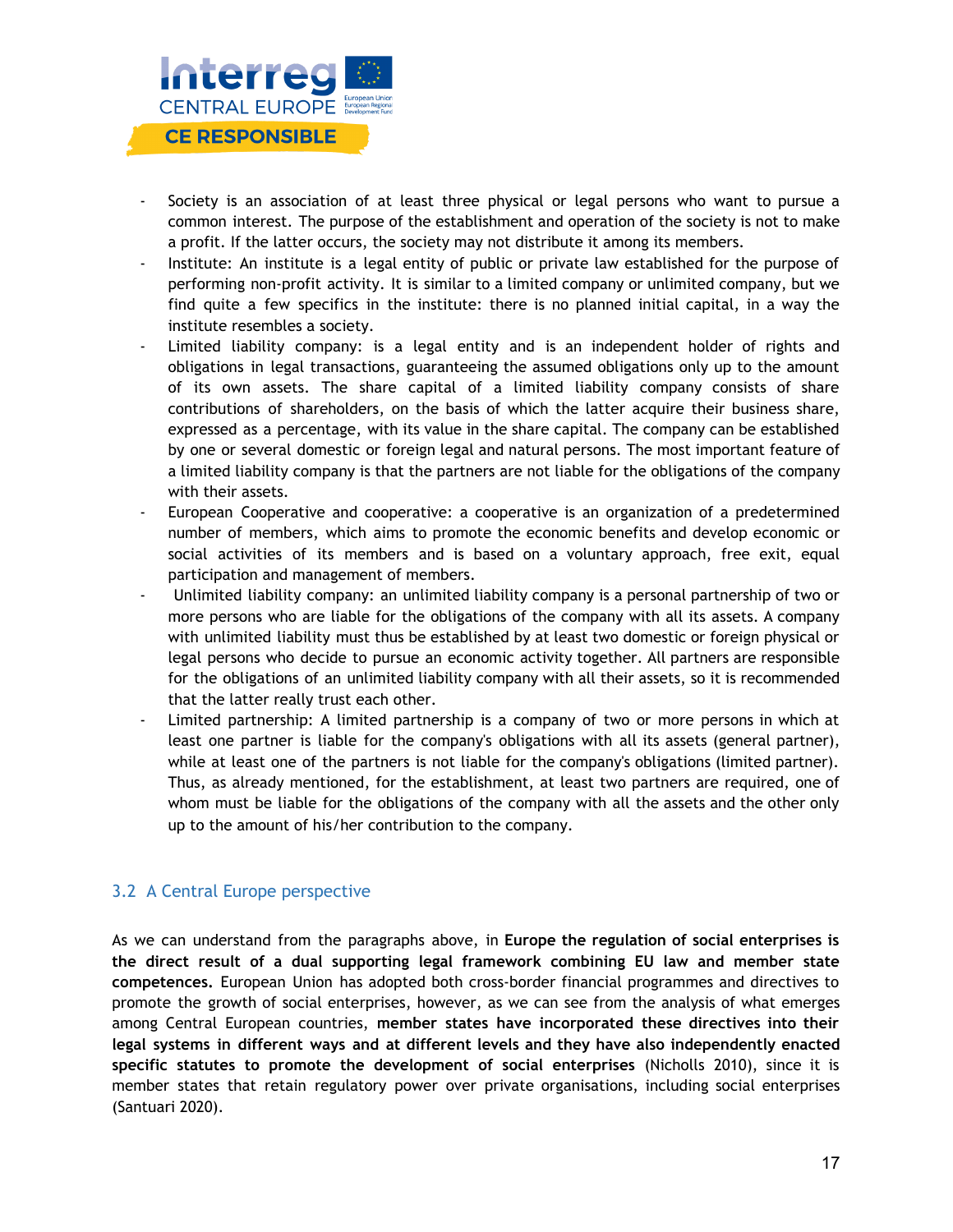

It is possible to highlight a **lack of systematic national level evidence on the type and scale of activity and of related policy frameworks that makes it extremely difficult to identify common patterns of development across Central Europe as** well in all EU.

Central Europe presents a multiple scale of situation that goes from the absence of legal frameworks to the presence of articulated specific laws governing social entrepreneurship.

**Austria,** that does not have a legal framework that addresses SEs for example, and the legal framework does not (since there is no legal definition for SE) directly name any activities that SE are supposed to follow; in **Germany** as well no specific legislation on social enterprise exists and there are eight different types of organisations that might be considered as social enterprise and public agencies still diverge in their understanding of the concept; **Hungary too, doesn't have an** explicit legal form for social enterprises and a specific law for social enterprises or a long-term strategy either, resulting in a confusing legal and policy environment. According to Etchart et al. (2014: 10), the unpredictability of the regulatory environment is a factor that has a negative impact on social enterprises.

A mixed and undefined situation is present instead in **Croatia** where there is currently no specific law regulating SE but where it has been implemented from 2014 to 2020 a Strategy for the Development of Social Entrepreneurship that was a legally non-binding recommendation document adopted by the Government of the RoC as a prerequisite to further access EU's ESF funds. Even if non-binding, this recommendation had an important role since there is a growing need for diversifying available sources of finance for social entrepreneurs in the Country.

Uncertain is as well the situation in **Czech Republic,** where the legal framework does not prevent the creation and development of social enterprises, but it does not encourage their creation either. This because is missing a clearly defined principles and expressions in the field of social economy and social entrepreneurship and there are multiple legal acts that regulate the area of social entrepreneurship: Civil Code, Labour Code, Accounting Act and the Commercial Corporations Act that makes the legislation addressing social entrepreneurship in the Czech Republic confused and so insufficient.

Finally, **Slovakia, Slovenia** and **Italy** have the most advanced regulatory situations regarding social entrepreneurship. In **Slovakia**, social entrepreneurship has got a legal framework governed by Act 112/2018 on social economy and social enterprises 7 . Companies which apply for the statue of a social enterprise and are approved, are then listed in a specific registry for social entrepreneurs, coordinated by the Ministry of Labour, Social Affairs and Family of the Slovak Republic, and can receive incentives listed in the above mentioned Act. In **Slovenia** thanks to the Social Entrepreneurship Act, available since 2011 (Zakon o socialnem podjetništvu -ZSocP, updates of the legal framework in 2014 and 2018 ) there is an official Slovenian social businesses register, established and monitored by Ministry of Economic Development and Technology.

Finally we have **Italy**, where we have probably the most advanced situation. The 2017 Act sets out a clear legal framework by which both companies and associations/foundations can be incorporated under the legal form of social enterprises to pursue a social mission while performing a wide range of activities of general interest. Pursuant to EU law, the 2017 Social Enterprises Reform Act intends to empower and, accordingly, to entrust social enterprises with the accomplishment of all those activities

<sup>7</sup> Available at:

[https://www.aspi.sk/products/lawText/1/90081/1/2/zakon-c-112-2018-zz-o-socialnej-ekonomike-a-socialnych-podnikoc](https://www.aspi.sk/products/lawText/1/90081/1/2/zakon-c-112-2018-zz-o-socialnej-ekonomike-a-socialnych-podnikoch-a-o-zmene-a-doplneni-niektorych-zakonov) [h-a-o-zmene-a-doplneni-niektorych-zakonov](https://www.aspi.sk/products/lawText/1/90081/1/2/zakon-c-112-2018-zz-o-socialnej-ekonomike-a-socialnych-podnikoch-a-o-zmene-a-doplneni-niektorych-zakonov) (approached on December 19th, 2020)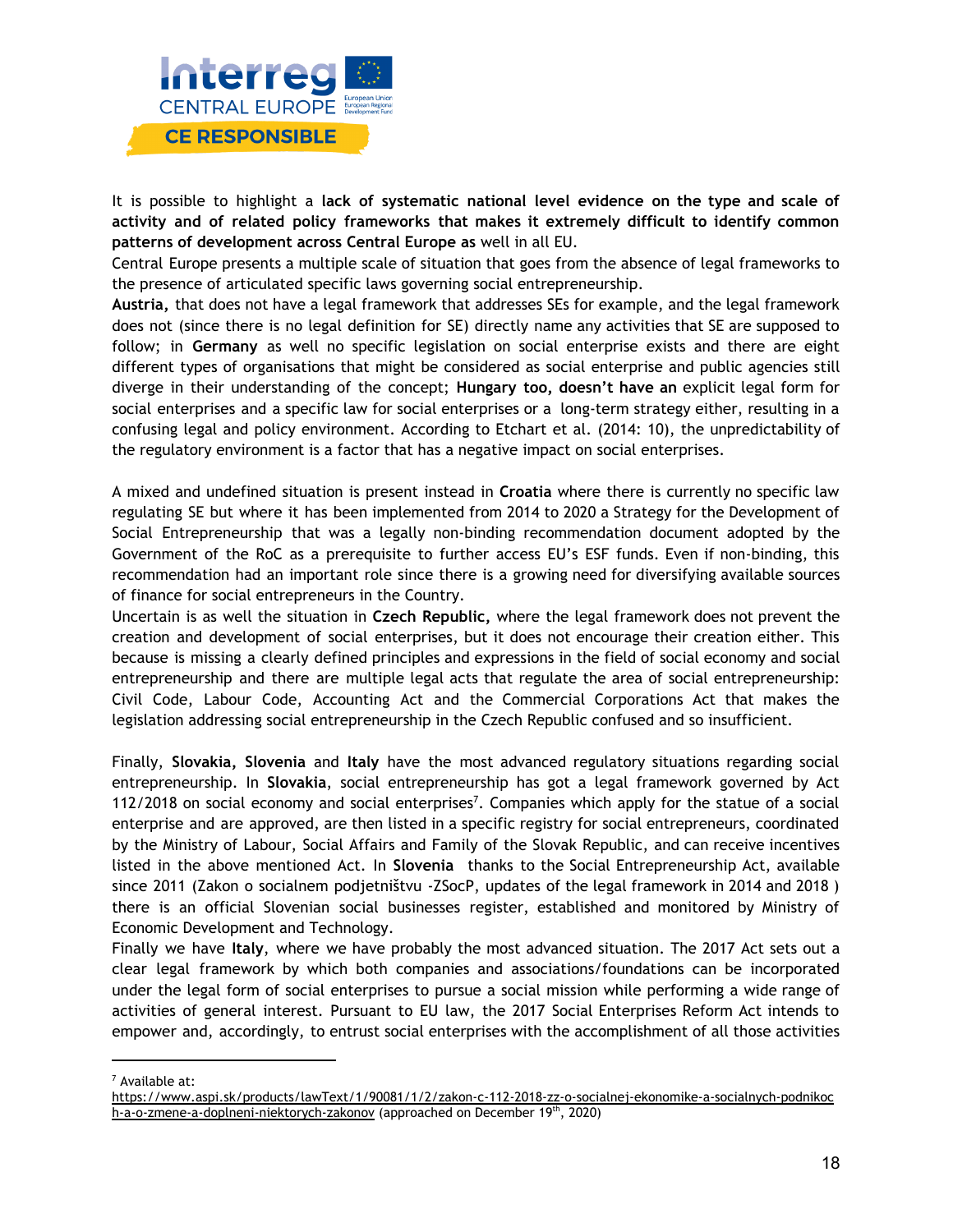

that may have a significant impact on local communities (European Commission 2011). The 2017 Act favours the development of social enterprises and nudges their performances as economic and social operators. In this respect, the **2017 Social Enterprises Reform Act definitely marks an important step on the progressive legal recognition of the role and functions of entrepreneurial non-profit organisations sharing with public authorities the responsibility to accomplish social and community goals** (Santuari 2020).

# BENEFITS, GAPS AND OBSTACLE DUE TO SE LEGAL FORM AND STATUS

### 4.1 Accessibility and relevance of legislation on social enterprises

With regards to the accessibility and usability of legislation on social entrepreneurship, what emerges from a country-by-country analysis is the correspondence between the lack of specific legislation and the difficulty in accessing and understanding the regulatory framework.

Among the Central European countries considered, a dual condition can therefore be identified: in **Italy, Poland, Slovakia and Germany**, the content of the Law is clear and easily accessible or very well supported from a network of public bodies and private consultants. In Germany for example the legislation on social enterprises is not easy to understand at first glance but it is accessible to entrepreneurs thanks to initiatives such as the Social Enterprise Network Germany, the Social Enterprise Academy, Ashoka Germany, the Do School, the Social Impact Hubs, the Social Impact Corporation, the Chambers of Commerce, the Incubators of Universities and many other projects in Germany, which are supporting social entrepreneurs to make the right choices from a legal perspective.

On the other hands, in **Croatia, Austria, Slovenia, Czech Republic and Hungary** SE complains in the best scenario an extremely complex and highly bureaucratic process to access the information and in the other cases a real lack of information and support in the phase of candidature for and obtaining the status of social enterprise and on the eligibility criterias as well as the lack of literature, data and databases of social entrepreneurs. In Slovenia where the existing legislation is quite complicated, the access requires a lot of bureaucracy and demands a lot of specific knowledge and skills.

On the other hand however, in Austria for example, even if there isn't a specific law and this makes it impossible to access specific information, if a company that intends to operate according to the principles of social business is founded, it is relatively easy to find information about tax-breaks. Usually tax-consultants as well as public services or incubators for startups offer advice regarding legal-form-related tax issues which proves to be the most regulated and outlined aspect even where there is no comprehensive law on social entrepreneurship.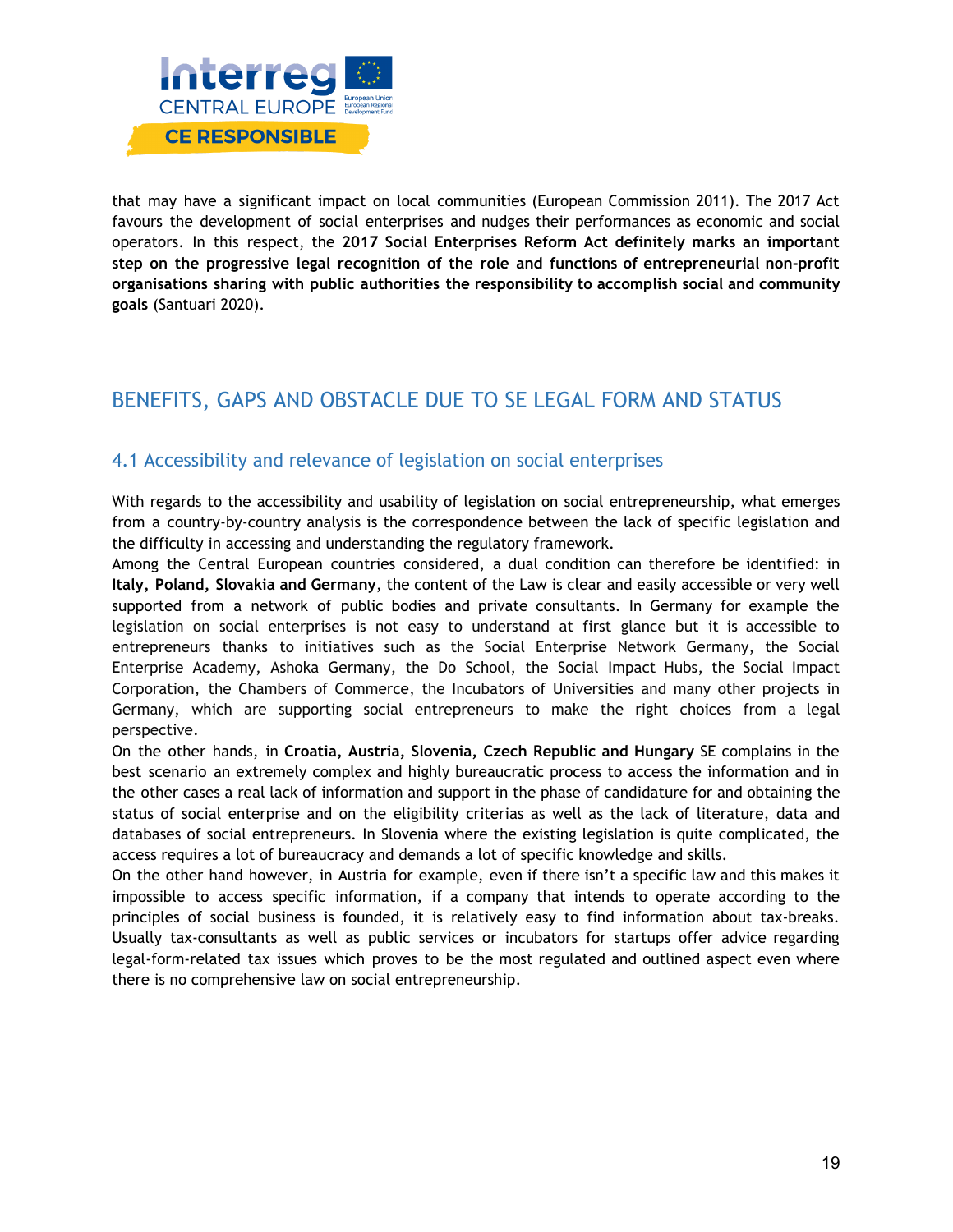

### 4.2 Specific benefits for the social enterprise legal form and status

When it comes to looking at the specific benefits deriving from regulations concerning social entrepreneurship, what we can certainly see is the predominance as the main and 'basic' benefit of different types of tax exemptions and tax breaks. Beside Croatia, where there are no specific benefits, nor a projection of an estimated time in the next year(s) when any such benefits might be introduced and actually implemented, in the other countries, countries, even if there is no specific legal form for SE, there are still some possibilities for tax – breaks. **The fiscal framework for SEs is anyway really fragmented and different benefits and exemptions apply for the different legal forms**. Some examples are:

- 1. For associations and foundations
- specific tax and duties benefits
- exemptions (.e.g, exemption from paying VAT for some activities; contribution exemption)
- "duties exempt status" by subjective right
- exemption from local business tax
	- 2. Social cooperatives
- subject to certain tax benefits and exemptions
- VAT exemption; corporate tax exemption after non-business-related income

- social cooperatives can set up a fund from their profit to cover costs of payments (members and their families)

- a member can establish a sui generis type of employment relationship in specific cases
	- 3. Non-profit companies
- have certain tax benefits and exemptions
- VAT exemption based on activity

- public benefit provisions (if they have the public benefit status, some of the legal forms do not need to pay taxes after their public benefit activities)

- Deduction of a donation to an association from the tax

Other types of benefits resulting from social entrepreneurship regulations are found in those countries where they are obviously more structured. In **Slovenia**, for example there are **financial incentives for employment of disabled persons and vulnerable groups** (social taxes and pension charges are paid by the state) and financial incentives for education of management in the first two years of company's operation, related to work with vulnerable groups. In Hungary instead, public benefit status can be awarded to organizations that perform public benefit tasks. Several legal forms can apply for this status. In **Slovakia, in** addition to a great potential offered in facing labour market challenges, the development of activities in the areas of housing, culture, education, health care and various other areas of public policy has been introduced in the law. The support of enterprises in a wider area of social economy provides:

- **investment aid** that may be provided in form of financial instrument in the implementation of which funds are provided in form of repayable assistance, a combination of repayable and non-repayable form, conditionally repayable contribution, non-repayable financial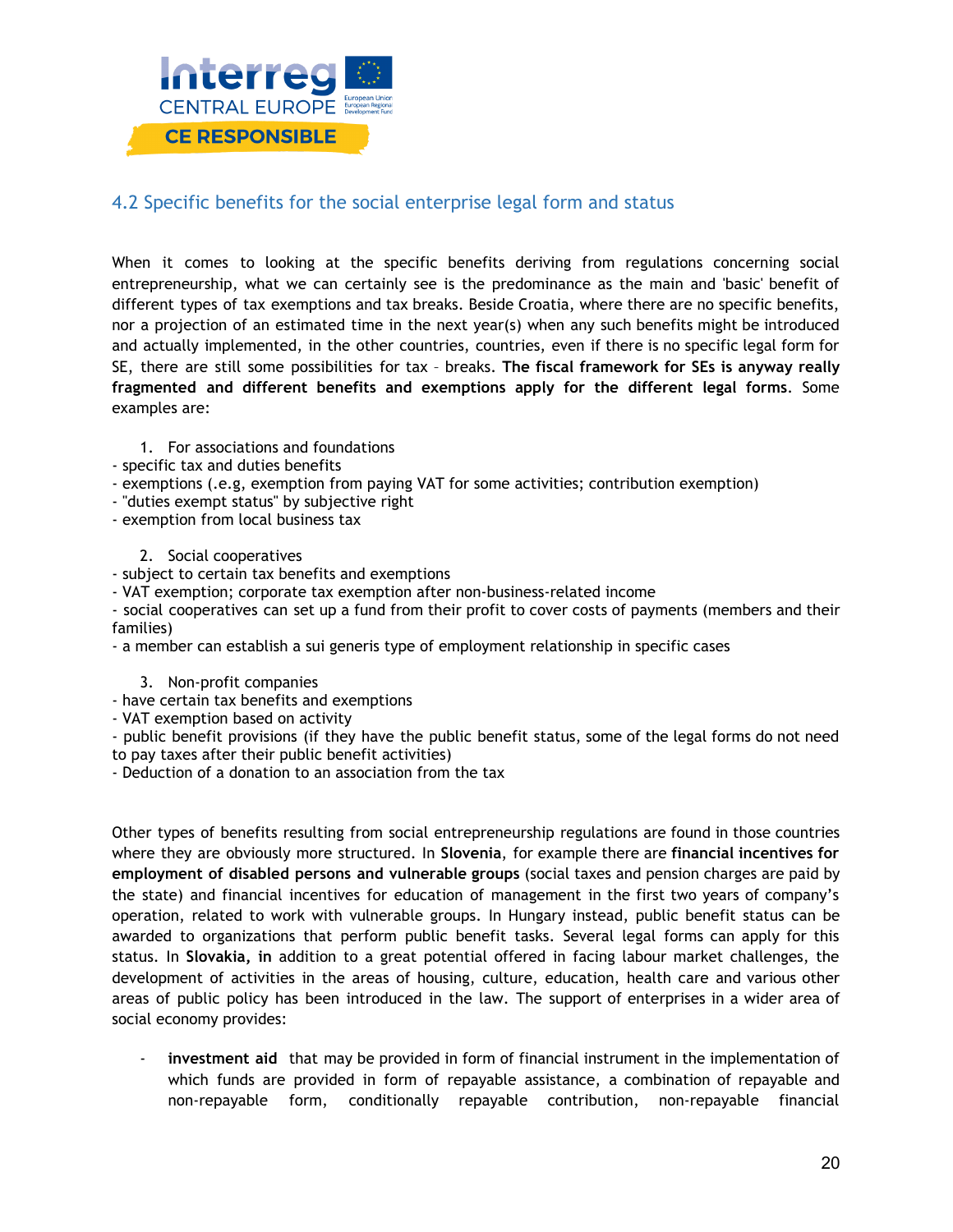

contribution, subsidies for a registered social enterprise, sale of real estate at lower price than the general value of the property or in form of a lease of real estate at a lower price than its real value, and income tax relief according to a special regulation.

- **Compensatory aid** that can be provided to an enterprise in a wider area of the social economy if, as a result of achieving a positive social impact, it is disadvantaged compared to entrepreneurs who carry out a similar activity for the purpose of making profit.
- **Aid to support demand** that is implemented in the form of purchase of a service voucher from a registered social enterprise that has provided a home and garden care service.

In **Italy** the 2017 Social Enterprises Reform Act provides**:**

- a "no-tax" area for any profit that is reinvested in the organisation's activities and a 30% return on investors' revenue
- significant innovation which consists of the possibility for social enterprises to distribute profits among their shareholders up to a limited cap.
- Recognises freedom of private enterprises, which is included in Article 41 of the Italian Constitution and provides that private enterprises can also be engaged to pursue the public interest. Due to their social mission and internal organisation, social enterprises contribute to the social achievement that Article 2 provides for.
- Social bonus: Legislative Decree 117/2017, Art. 81, a tax credit equal to 65 percent of the liberal cash disbursements made by individuals and 50 per cent if made by entities or companies in favour of Third Sector entities, which have submitted to the Ministry of Labour and Social Policies a project to support the recovery of unused public real estate and movable and immovable property confiscated from organised crime assigned to the aforementioned Third Sector entities and used by them exclusively for carrying out activities referred to in Article 5 in a non-commercial manner.

**No special fiscal benefits** apply for social enterprises in the **Czech Republic**, above all due to the lack of their legal recognition. Neither do any codified fiscal benefits fit start-up activities. Generally, fiscal arrangements and benefits relevant for social enterprises are those available to "publicly beneficial tax-payers;" those related to donations to nonprofit entities; and those related to active employment policies, especially employment of people with disabilities.)

### 4.3 Specific obstacles for the social enterprise legal form and status

Croatia, Slovenia, Slovakia and Austria, for opposite reasons (favourable legislation as in the case of Slovakia or no legislation at all as in the case of Austria) do not present any particular legal obstacles to setting up a social enterprise. For the same reason in Czech Republic is exactly the non-existence of the social entrepreneurship Act, the main obstacle for social enterprises.

However in most countries besides Slovakia we can talk about a lack of wider support or motivation to conduct business in the form of a SE.

Some general obstacles we can encounter in CE countries are: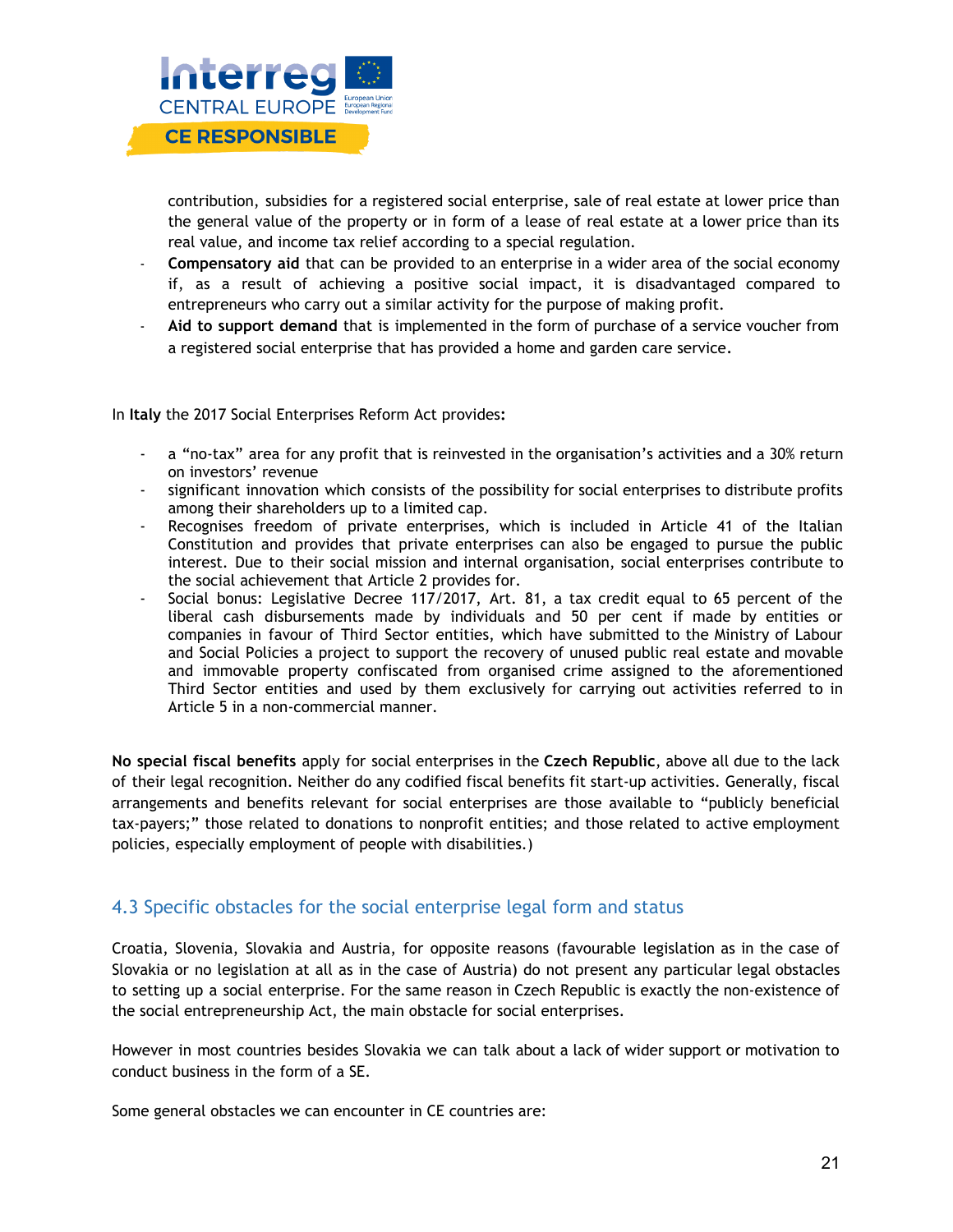

- **Administrative obstacle**: entrepreneur needs to place extraordinary effort in seeking incentive for the establishment or development of a social enterprise; problems with meeting payment deadlines by customers, therefore the entrepreneur often has problems with the solvency of his suppliers; Social enterprises are not sufficiently supported by public processes - such as socially responsible public procurement;
- **Organizational and financial obstacle** : difficult access to the information to accede to the grants calls; problems in cooperation with offices, often including different interpretations of the same provisions by different administrative bodies; high salary expectations of employees with a simultaneous lack of qualified staff on the labor market; too high taxes; safeguarding stable flows of resources to ensure adequate coverage of citizens' needs; too short payment terms with suppliers; To the SE it is forbidden to distribute, even indirectly, profits and operating surplus funds and reserves, however called, to founders, partners or associates, workers and collaborators, directors and other and collaborators, directors and other members of the corporate bodies, even in the case of withdrawal even in the event of withdrawal or any other case of individual termination of the relationship.
- **Informative obstacles**: lack of literature, data and databases of social entrepreneurs; lack of knowledge about the concept of SE or incomplete definition of the term in terms of equating SE exclusively with the employment of marginalized groups; complex legal regulations, legal aspects of running a business are not clear; social enterprises often encounter difficulties in accessing bank loans due to their still-limited presence and structuring as well as to insufficient knowledge of the peculiarities of social enterprises on the part of the banking system.

In **Hungary** a specific and interesting obstacle emerged concerning the feeling that Social Entrepreneurs have that existing legal forms are associated with a number of negative connotations that hinder them from achieving better results. For instance, the existence of cooperatives is considered useful, but the earlier unfavorable use of grants and funds portrays these organizations in a negative light to society.

### INNOVATIVE CASE STUDIES OF LEGAL SUPPORT

Even in countries where there is no specific legislation, there are grassroots forms and models of social entrepreneurship emerging. Being "unregulated" opens up in fact to elements of innovation and creativity. In the majority of the CE countries indeed no specific innovative case related to the legal framework where identified but in mostly all of them we can encounter some relevant and interesting SE innovative experience.

Nevertheless, there are two interesting cases with respect to possible innovative scenarios in the legal and legislative framework for social enterprises that we will present below as food for thought for future legal recommendations on what can facilitate and incentivise the work of SEs in the Central Europe countries: one is the Regulatory Sandboxes in Germany, a national level innovative case; and the other is the Torino Social impact, a local growing ecosystem to address social needs (Italy).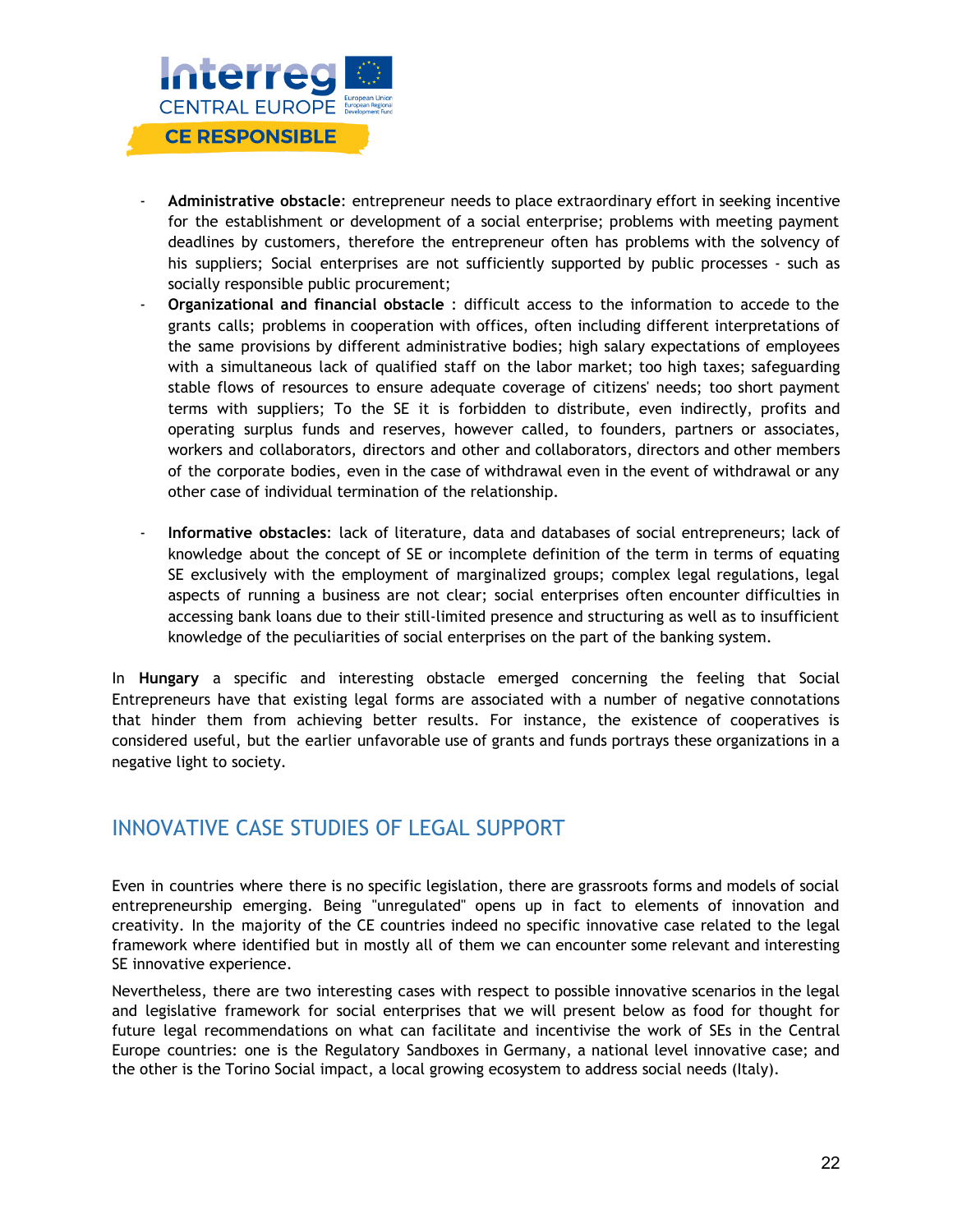

These two cases are interesting to observe because they show us two possible innovations in legislation that in both cases can be considered good practices from which other European countries can also draw inspiration.

### 5.1 An alternative search engine, Ecosia: environmentalism with a business mindset. (Germany)

An interesting innovative example is the one of the *steward-ownership* based on an example of a very well-known social entrepreneur organisation in Germany: Ecosia. $^8$ 

Ecosia is an alternative search engine founded by Christian Kroll in 2009. It uses its profits from search queries to plant trees in areas that are most impacted by deforestation. It has successfully planted more than 60 million trees in 15 countries, according to a case [study](https://purpose-economy.org/en/companies/ecosia/) by the Purpose Foundation.

Ecosia is incorporated as a limited liability company (GmbH). The German law does not prohibit the owners from the sale of the company, the change of purpose of the company, or the business activities. The only requirement is that the owners have to decide by majority to proceed – and certain rules of minority owners are respected. But in order to make a clear statement about the long-term purpose of the company, the ecosia Gmbh has decided to become a company under steward-ownership. The rationale for doing so is described as follows:

*"What would become of Ecosia if something happened to one of us? How do we ensure that the company, which would theoretically be worth millions of dollars on the market, is never sold? How do we protect its mission and independence for the long-term?"*

Several alternative ownership solutions were sought. For instance, it was discussed to convert the business to a German non-profit or establishing a foundation. As discussed above, these alternatives did not have the same benefits as being incorporated as a company

In 2018, the two owners, Christian Kroll and Tim Schumacher, moved Ecosia to steward-ownership-model, supported by the Purpose Foundation.

The ownership structure can be found below. Christian Knoll owns 50% of the voting rights of the ecosia GmbH, Tim Schumacher 40% of the voting rights. The remaining 1% is held by the Purpose Foundation, which does not receive any rights to a dividend, but can block the sale of the company.

The benefit of this approach is that the Purpose foundation cannot block entrepreneurial decisions, for instance the agreement on the tax statement of the company, but at the same time the long-term perspective is ensured.

Based on this approach, several social entrepreneurs and large entrepreneurs have lobbied the parliament to develop a new purpose-based limited liability company, where steward-ownership as discussed above could be easily set-up, and which would also allow corporates to allow other stakeholders, such as employees to become decision-makers in the future development of a company. This approach has been supported by almost all political parties in the German parliament.

<sup>8</sup> <https://info.ecosia.org/what>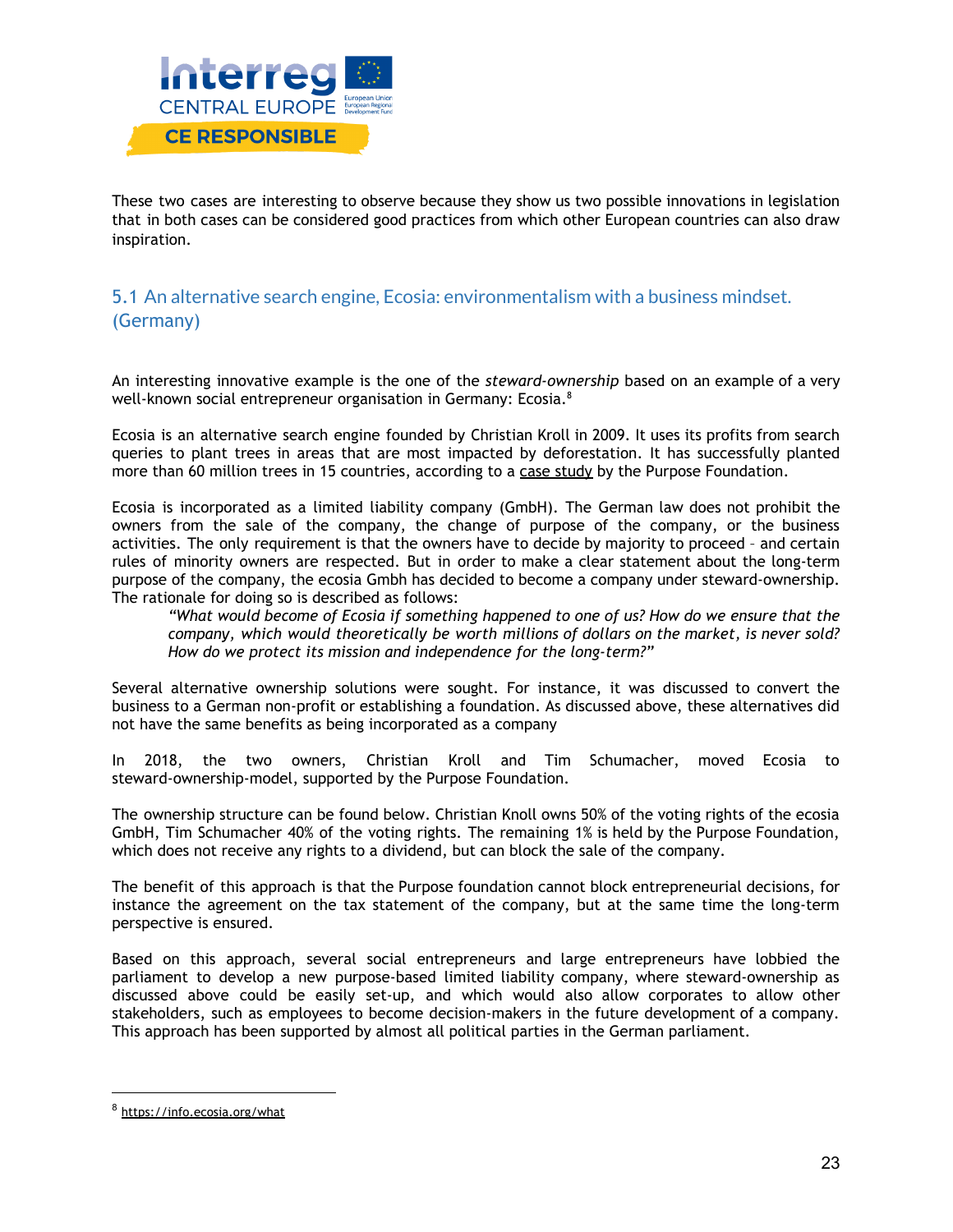

This approach is not without controversies. The German Ministry of Justice has been very sceptical towards the suggestion but has confirmed to review the proposed law changes. Other associations have indicated that it would be better to make it easier to create foundations which would act as owners of companies (so-called Familien-Stiftungen).

The debate most likely will continue after the parliamentary elections in September 2021.

### 5.2 Torino social impact: a growing ecosystem to address social needs combining (Italy)

In a global context of increasing complexity and interdependence between economic systems, marked by constant technological progress and unprecedented social and ecological challenges, the new generation of social impact enterprises could offer a convincing response to the expanding inequalities that are affecting Italy. This hypothesis becomes even more relevant for the Metropolitan City of Turin and for the reconfiguration of the strategic development axes of the urban and mountain territories that are now part of it.

Torino is the **first Italian city to adopt a local development strategy based on the construction of its own ecosystem of social entrepreneurship through an alliance between public and private institutions.** In an ecosystem perspective, the **interactions between the various organisations that are part of it are fundamental for the effectiveness of innovative processes and guide their dynamic and in this context has been developed the Torino Social Impact initiative**: an open platform already gathering over one-hundred companies, institutions, financial operators, charities, foundation and third sector enterprises. They joined the project by subscribing to a MoU aimed at sharing ideas, experiences, projects and resources in order to catalyze and attract investments and activities which aspire to solve emerging social problems through economically sustainable business models. 9

What the initiative mainly promotes and supports is the building of the ecosystem, letting companies find the best conditions to do business with a social impact through services, skills, impact finance tools, innovative projects; and promote the Identity through enhancing the visibility and attract investments for SE through a collective brand aimed at positioning the territory on the global map of social impact.

The case of Torino Social Impact shows **how support for the evolutionary processes of the third sector and traditional enterprise, creating local ecosystems in which businesses and investors can find the best possible conditions for experimenting with new models**, can represent a highly interesting local development policy option for transforming the city into an internationally attractive pole for entrepreneurial and social initiatives and making Torino the European capital of the impact economy.

<sup>9</sup> <https://www.torinosocialimpact.it/en/who-we-are/>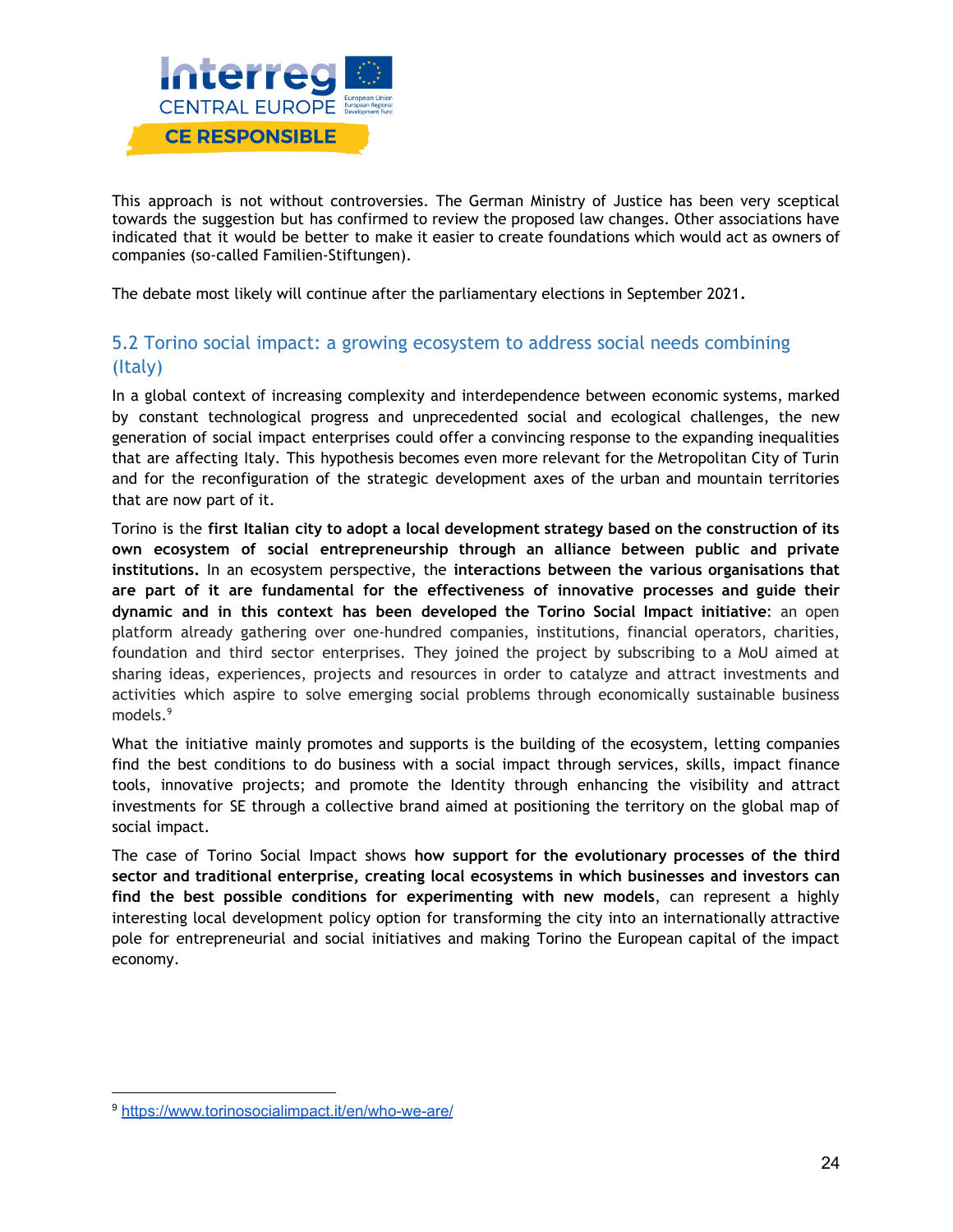

### 5.3 "Cooperation agreements" to share responsibility for the care and regeneration of the city (Italy)

Since 2014, citizens and the administration have been able to enter into "cooperation agreements" to share responsibility for the care and regeneration of the city.<sup>10</sup>

The city of Bologna was the first in Italy to adopt the Regulation on collaboration between citizens and the Administration for the care and regeneration of the urban commons: a tool, which has since spread throughout the country, created to support and enhance the autonomous initiative of citizens, whether individuals or associations, for purposes of general interest.

This tool opened a process of change aimed at encouraging the sharing of responsibilities in the care and regeneration of the city, allowing citizens to do their part by signing 'cooperation agreements'.

Bologna responded, as is its history, with numerous projects, some of which were very different from each other and involved different areas, from the centre to the suburbs.

In the first two years (2014-2016), 245 collaboration pacts were signed in the city.

Proposals for collaboration can be submitted via the digital platform Community of the Civic Network Iperbole, in the Common Goods section, where information on the process, how to participate and current initiatives are available.

Everyone, both associations and individual citizens, can send in a proposal.

If the proposal is deemed admissible in the light of the recent public notice, it will be published online for 15 days, during which anyone can comment on it. At the end of the publication period, the co-design phase will begin.

What areas can be covered by a pact?

Collaboration pacts can concern proposals for the care and regeneration of tangible, intangible and digital urban commons, which citizens and the Administration, also through participatory and deliberative procedures, recognise to be functional to individual and collective wellbeing.

By way of example, tangible assets are meant e.g. streets, squares, arcades, flowerbeds, parks and green areas, school areas, buildings, etc.; intangible assets are e.g. social inclusion and cohesion, education, training, culture, civic awareness, environmental sustainability, reuse and sharing, etc.; digital assets are e.g. websites, applications, social networks, computer literacy, etc.

Collaboration between active citizens and the administration can take place at different levels: occasional care, constant and continuous care, shared management and regeneration.

Interventions can include: care, regeneration and shared management of public spaces; care, regeneration and shared management of buildings; promotion of social innovation and collaborative services; promotion of urban creativity; digital innovation.

<sup>10</sup> <https://www.fondazioneinnovazioneurbana.it/pattidicollaborazione>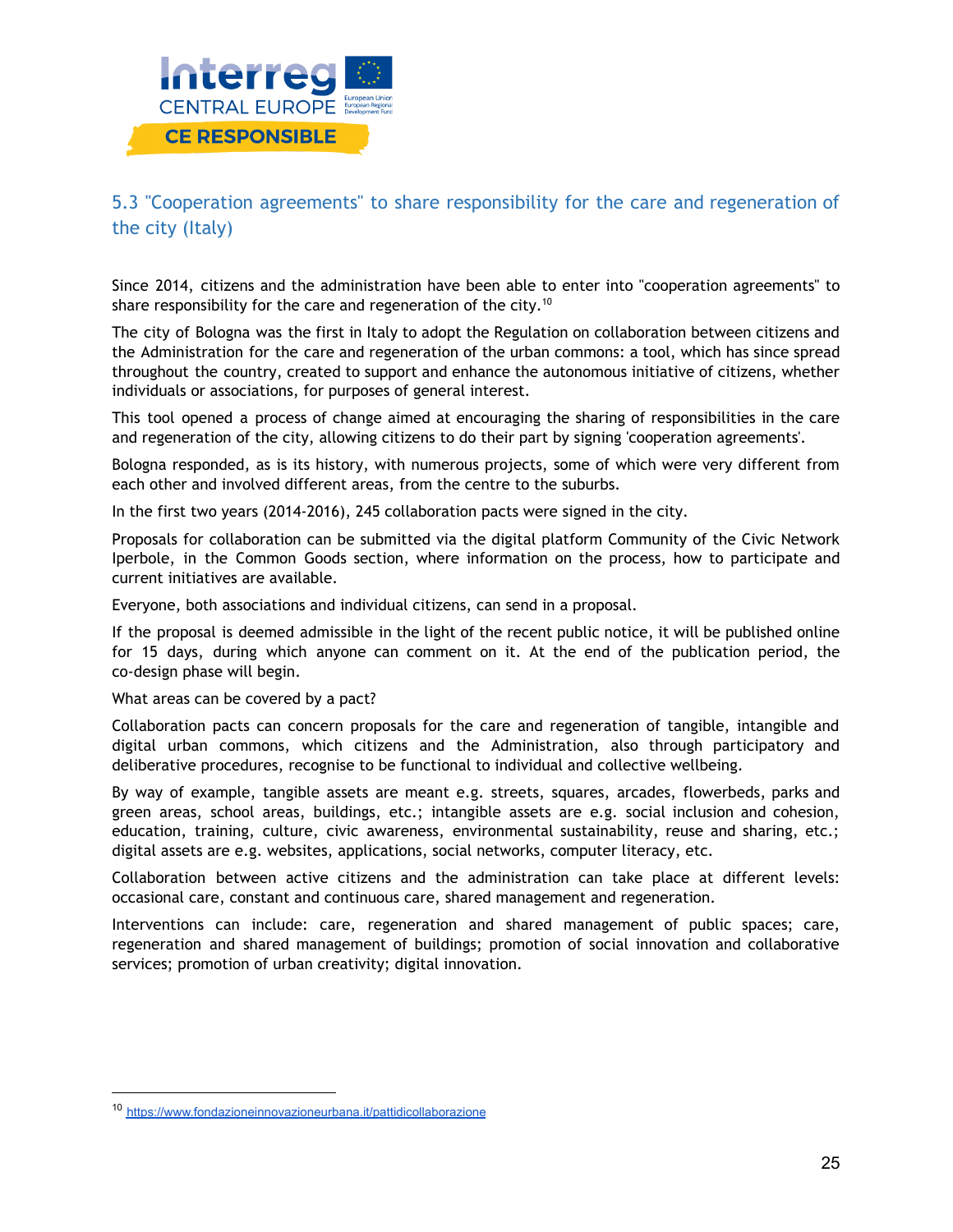

# CONCLUSION REMARKS

The definition adopted by the "Social Business Initiative " (SBI) of October 2011, that had subsequently influenced EU legislation organises social enterprise key features along three dimensions:

- an entrepreneurial dimension;
- a social dimension;
- a dimension relative to the governance structure.

Provided that the pursuit of explicit social aims is prioritised through economic activities, these three dimensions can combine in different ways, and their balanced combination matters most when identifying the boundaries of the social enterprise.

What we can observe from this CE countries overview is that "there is no one-size-fits-all answer to the question of the right legal form for social enterprises" and this confirms that there are many obstacles on the path of the harmonization of SE law at the EU level via EU directives as the

European Commission <sup>11</sup> as well identified as follow:

*i)* not all MSs have specific laws on SE, and therefore there is a lack in material to be harmonized;

*ii*) where SE is a matter specifically regulated by law, two different models of SE legislation exist (SE as a legal form of incorporation and SE as a legal qualification or status);

*iii*) regardless of the model of SE legislation, differences in the national regulation of SEs remain significant, for example regarding the scope of an SE's activity

*iv)* the national movements representing SEs might not be in favor of harmonization, given the different cultural approaches to SE that are reflected in the existing legislation;

*v)* EU institutions might not wish to harmonize SE law if harmonization is opposed by SEs or their representatives.

As we can see harmonization of SE law via EU directives is not a recommended strategy and primarily because it appears unInfeasible but what it is possible and interesting is to start from observation of the local legal framework to imagine a bottom up strategy of harmonization in the object of improve and strength SEs and their role.

In the light of what we have been observing, there are some interesting aspects of the German and the Italian legal framework, expressed as well in the innovative cases, that deserve to be underlined in these conclusions remarks.

The italian case is very interesting because the 2017 Social Enterprises Reform Act definitely marks an important step on the progressive legal recognition of the role and functions of entrepreneurial non-profit organisations sharing with public authorities the responsibility to accomplish social and community goals (Santuari 2020).

<sup>&</sup>lt;sup>11</sup> Directorate General for Internal Policies, Policy Department C: Citizens Right and constitutional Affairs (2017) A European Statute for Social and Solidarity-Based Enterprise .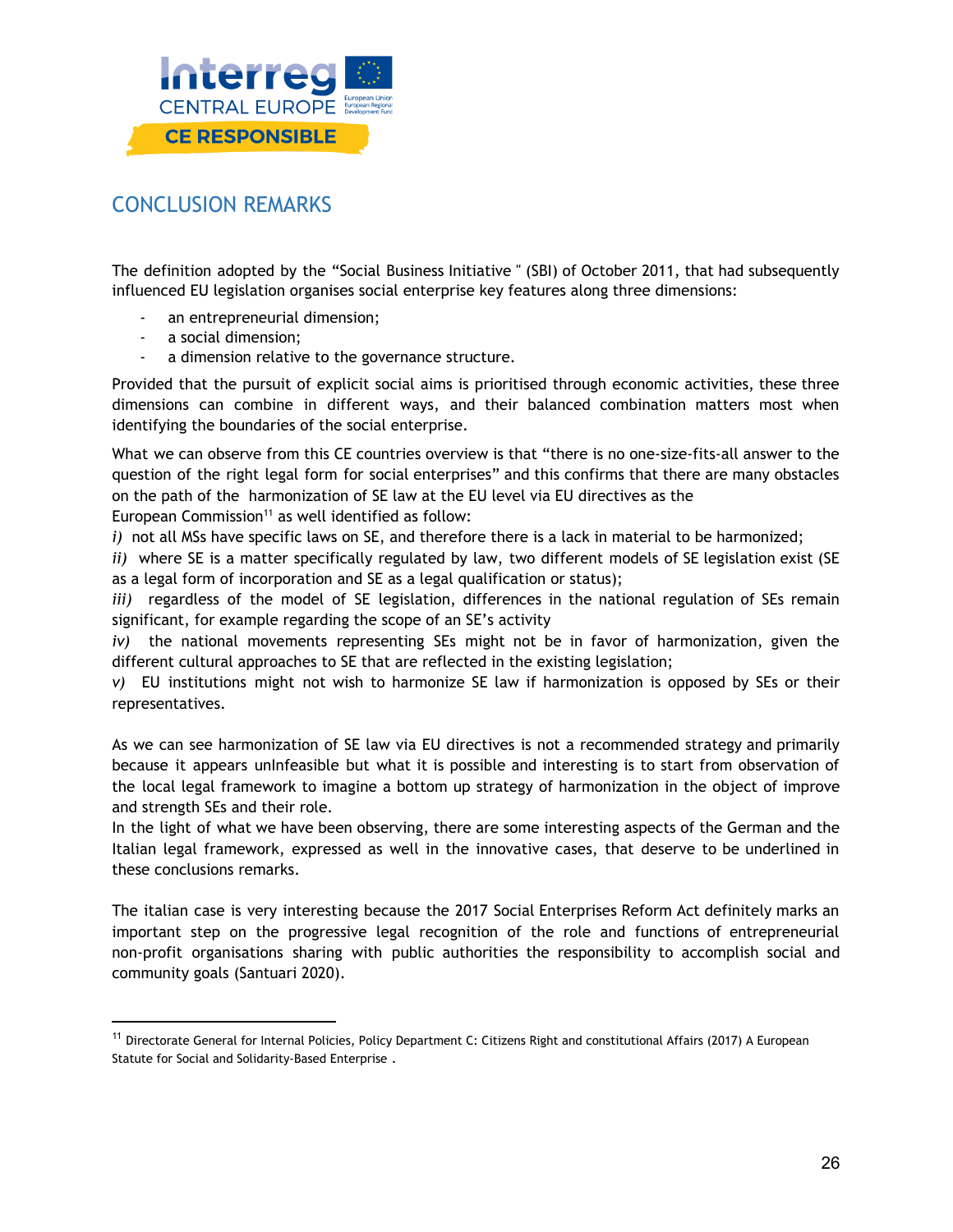

Is it then reasonable to question whether the 2017 Social Enterprises Reform Act constitutes a benchmark for other jurisdictions? Thanks to the work done by professor Santuari of the University of Bologna, and combined with the comparison of the different case studies of the CE countries, we can answer that it is for sure a legitimate question we should keep into consideration for the legal recommendation work we will have ahead.

The main reasons bring us to this evaluation are the following.

- It identifies for SE a freedom of choice first of all which means that all non-profit organisations and companies can adopt the social enterprise model and even if probably some volunteers based organisations might not be ready for this step (and they can keep being association) this reform can incentivize many traditional non-profits to scale up contributing to improve local welfare systems.
- Another important reason to be observed and that can guide some thoughts also for other CE countries is that the italian reform organises the support of the public authorities to overcome competitions between SE and to engage in legal and administrative techniques with whom evaluate properly the type and form of contribution and support to each reality.
- Finally, the very important aspect to keep into consideration is the introduction of a social impact assessment. They will be capable of measuring the actual benefits and outcomes that social enterprise activities produce for local communities. Such a measuring system is also expected to overcome the strict and often disproportionate public procurement procedures. The social impact assessment system may actually help contracting authorities in evaluating effectiveness, sustainability and efficiency, which usually cannot be assessed through the ordinary legal provisions included in public tenders.

The legal form depends on a variety of factors and in order to learn from and follow these developments, our CE-Responsible network could benefit from the adoption and the empowerment of a monitoring system of the particularities of national approaches and understanding of social enterprise as a basis for future national and European research and recommendation. From the mutual learning perspective, diversity can in fact be an opportunity: there is plenty of experience and knowledge at the Member State level to benefit from. The challenge is to match the learning needs and the relevant cases from which one could learn.

There is general consensus from stakeholders and available evidence that demonstrate that the concept of social enterprise will gain in strength in Europe and that current activity will expand, including the continued likelihood of the emergence of ever more new forms of social enterprise and more defined definitions and legislations, and the Regulatory sandboxes started in Germany could be a very interesting and innovative approach to test and to push forward new legislations and new legal framework for the development of SEs in our countries.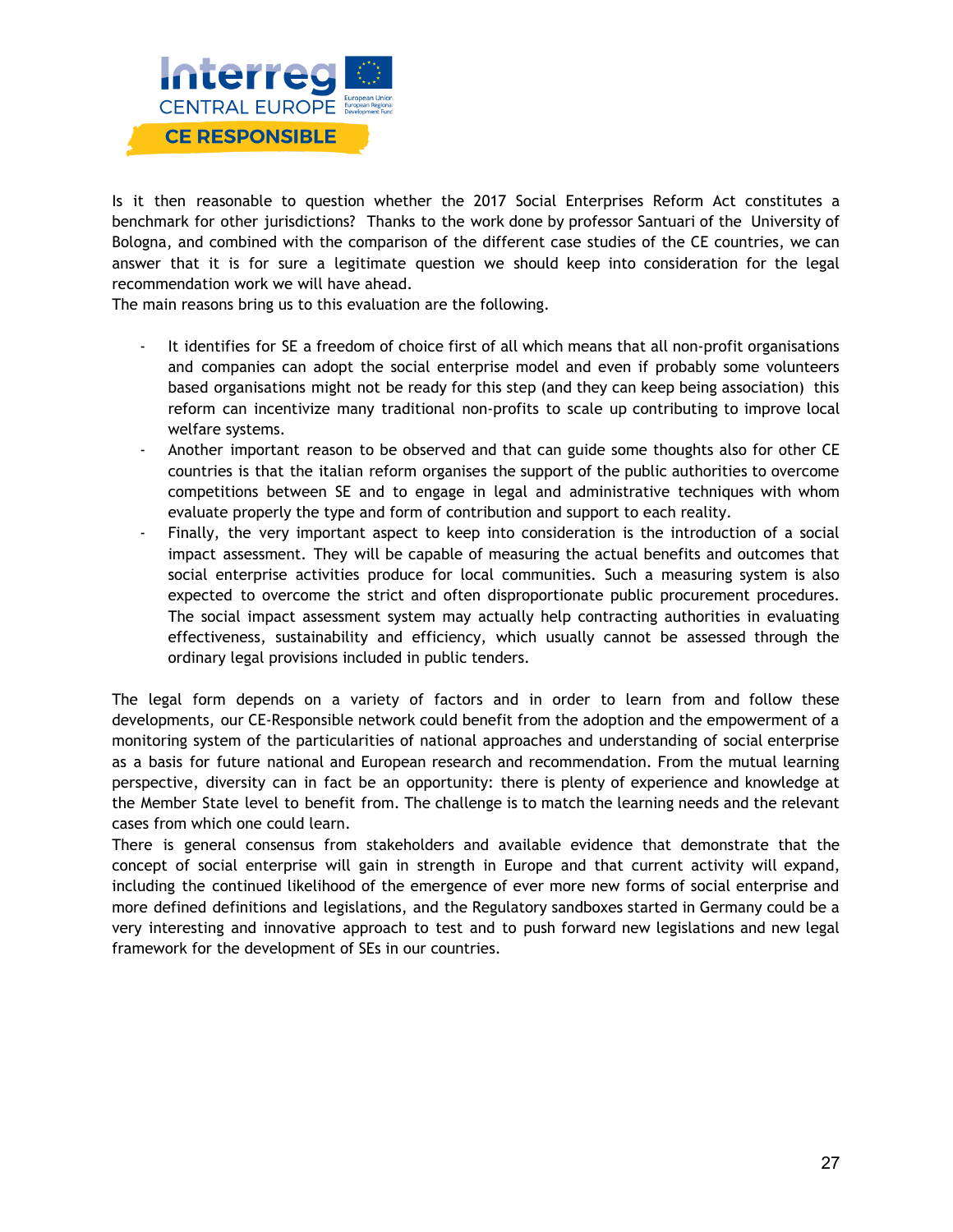

# **RESOURCES**

| Article/Law/Document                                                                                                                                                                                                                                                                                                                                                                          | <b>Publication Date</b> |
|-----------------------------------------------------------------------------------------------------------------------------------------------------------------------------------------------------------------------------------------------------------------------------------------------------------------------------------------------------------------------------------------------|-------------------------|
| European Commision (2020): Social enterprises and their ecosystems in Europe. Comparative<br>synthesis report. Luxemburg                                                                                                                                                                                                                                                                      | 2020                    |
| European Commission (2014): A map of social enterprises and their eco-systems in Europe.<br>Country Report: Austria.<br>https://www.kmuforschung.ac.at/wp-content/uploads/2014/07/SE-Mapping_Country-Report-Aust<br>ria.pdf. Access on 19.10.2020                                                                                                                                             | 2014                    |
| European Parliament, Directorate General for Internal Policies, Policy Department C: Citizens<br>Right and constitutional Affairs (2017) A European Statute for Social and Solidarity-Based<br>Enterprise.                                                                                                                                                                                    | 2017                    |
| Santuari A. (2020) Social enterprises in the European Union and the Italian 2017 Social Enterprises<br>Reform Act: A legal framework for other jurisdictions?                                                                                                                                                                                                                                 | 2020                    |
| Nemzetgazdasági Minisztérium (NGM): Felhívás társadalmi vállalkozások ösztönzése - kiemelt<br>projekt GINOP-5.1.2.                                                                                                                                                                                                                                                                            | 2015                    |
| Interpretation of the law on social economy and social enterprises with selected methodological<br>guidelines, including specific examples (Ministry of Labour, Social Affairs and Family of the Slovak<br>Republic, 2020); available at:<br>https://www.employment.gov.sk/files/slovensky/praca-zamestnanost/soc-ekonomika/vyklad-zak<br>ona-112-2018-vybranymi-metodickymi-usmerneniami.pdf | 2020                    |
| Social entrepreneurship in Slovakia in the context of current development potential of social<br>economy (Slovak Business Agency, 2019); available at:<br>http://monitoringmsp.sk/wp-content/uploads/2020/05/Soci%C3%A1lne-podnikanie-na-Slovensku-v<br>-kontexte-s%C3%BA%C4%8Dasn%C3%A9ho-potenci%C3%A1lu-rozvoja2pdf.pdf                                                                    | 2019                    |
| Act 112/2018 on social economy and social enterprises; available at:<br>https://www.aspi.sk/products/lawText/1/90081/1/2/zakon-c-112-2018-zz-o-socialnej-ekonomike<br>-a-socialnych-podnikoch-a-o-zmene-a-doplneni-niektorych-zakonov                                                                                                                                                         | 2018                    |
| Act 343/2015 on public procurement; available at: https://www.zakonypreludi.sk/zz/2015-343                                                                                                                                                                                                                                                                                                    | 2015                    |
| OECD (2016) Boosting social entrepreneurship and social enterprise creation. Unlocking the<br>potential of social enterprises in the Czech Republic. Available at:<br>http://www.oecd.org/cfe/leed/Czech%20Republic%20Report%20%20 06.03.17-FINAL.pd                                                                                                                                          | 2019                    |
| TESSEA (2017) Definition and principles of social enterprise (only in Czech) http://<br>tessea.cz/tessea-o-nas/definice-a-principy-socialniho-podnikani and http://tessea.<br>cz/images/pdf/prehled_indikatoru_integracni_SP_2014.pd                                                                                                                                                          | 2017                    |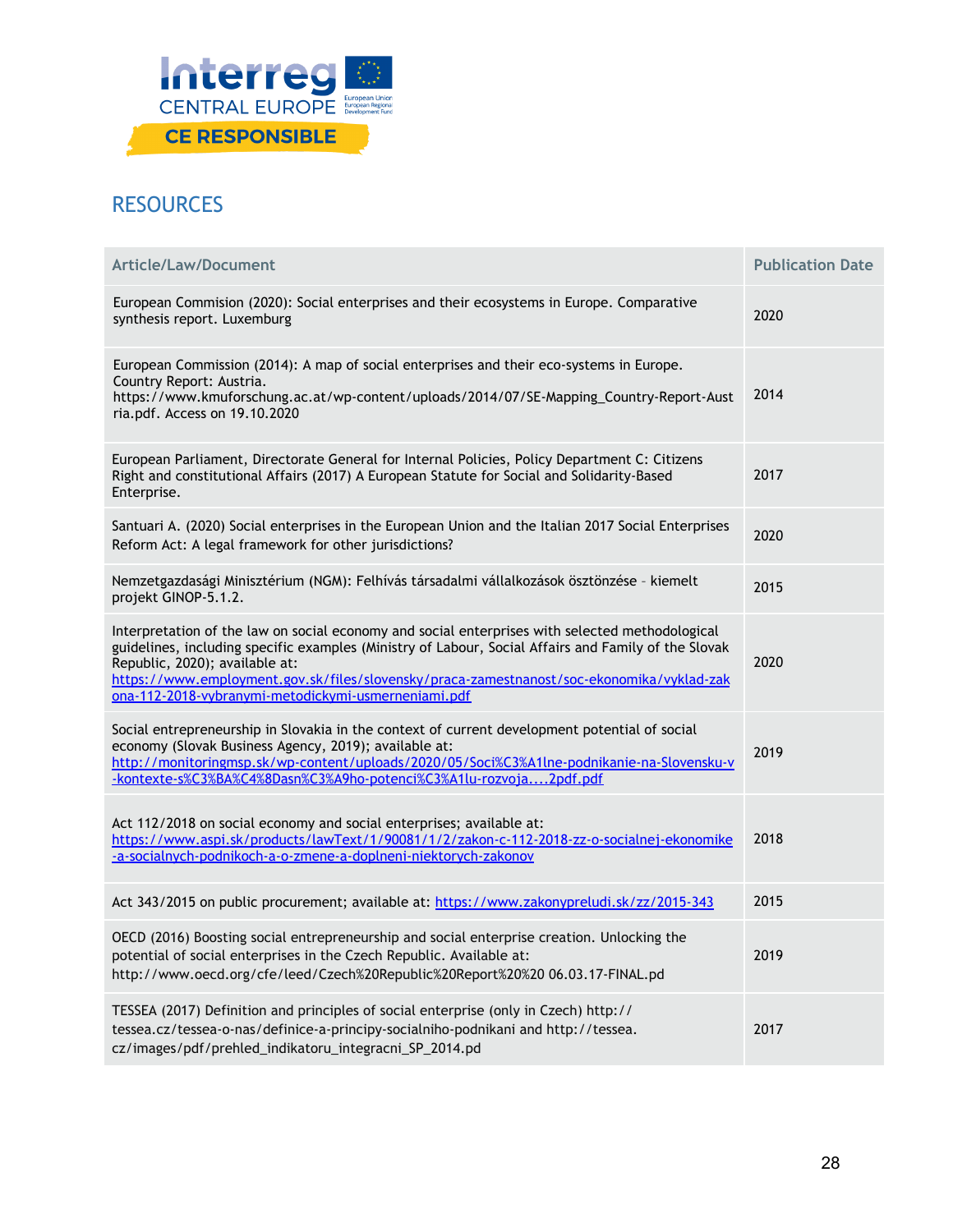

| Wildmannová, M. (2018) "Barriers and opportunities for the development of social<br>entrepreneurship: Case Study of Czech Republic", Journal of Economic and Social Development                                                                             | 2018 |
|-------------------------------------------------------------------------------------------------------------------------------------------------------------------------------------------------------------------------------------------------------------|------|
| OFA - Országos Foglalkoztatási Közhasznú Nonprofit Kft. (National Employment Public<br>Benefit Ltd.) (2017) Módszertani Kézikönyv társadalmi vállalkozások részére, Budapest: OFA.                                                                          | 2017 |
| NGM (2016): Felhívás társadalmi vállalkozások ösztönzése - GINOP-5.1.3.-16.<br>https://www.palyazat.gov.hu/ginop-513-16-trsadalmi-cl-vllalkozsok-sztnzse (utolsó letöltés:<br>2017.10.08.)                                                                  | 2016 |
| Németh L. "A szociális szövetkezetek jellemzői és tényszerű adatai", Szövetkezés, 33 (2012/1-2),<br>pp. 136-45                                                                                                                                              | 2012 |
| Kiss, J. - Mihály M. Social enterprises and their ecosystems in Europe. Country report, Hungary.<br>European Union, Luxembourg.                                                                                                                             | 2019 |
| G. Fekete, É. - Hubai L. - Kiss, J. - Mihály, M. Társadalmi vállalkozások Magyarországon. In: G.<br>Fekete, É. -Nagy, Z. - Lipták, K. - Kiss J. (szerk.) Szociális és szolidáris gazdaság a poszt szocialista<br>periférákon. Miskolc                       | 2018 |
| Strategija razvoja društvenog poduzetništva u Republici Hrvatskoj za razdoblje od 2015. do 2020.<br>Godine.http://www.esf.hr/wordpress/wp-content/uploads/2015/02/Strategija-razvoja-dru%C5%A<br>1tvenog-poduzetni%C5%A1tva-u-RH-za-razdoblje-2015-2020.pdf | 2015 |
| Regierungsprogramm (2020): Aus Verantwortung für Österreich: Regierungsprogramm 2020-2024.<br>https://www.dieneuevolkspartei.at/Download/Regierungsprogramm 2020.pdf. Access on<br>16.12.20                                                                 | 2020 |
| Vandor, P., Millner, R., Moder, C., Schneider, H., Meyer, M. (2015): Das Potential von Social<br>Business in Österreich                                                                                                                                     | 2015 |
| §5 KStG (2020): 2. Abschnitt: Befreiungen.<br>https://www.ris.bka.gv.at/GeltendeFassung.wxe?Abfrage=Bundesnormen&Gesetzesnummer=<br>10004569. Access 16.12.20                                                                                               | 2020 |
| §34-47 BAO (2020): 8. Gemeinnützige, mildtätige und kirchliche Zwecke.<br>https://www.ris.bka.gv.at/NormDokument.wxe?Abfrage=Bundesnormen&Gesetzesnummer=10<br>003940&Paragraf=34. Access on 16.12.20                                                       | 2020 |